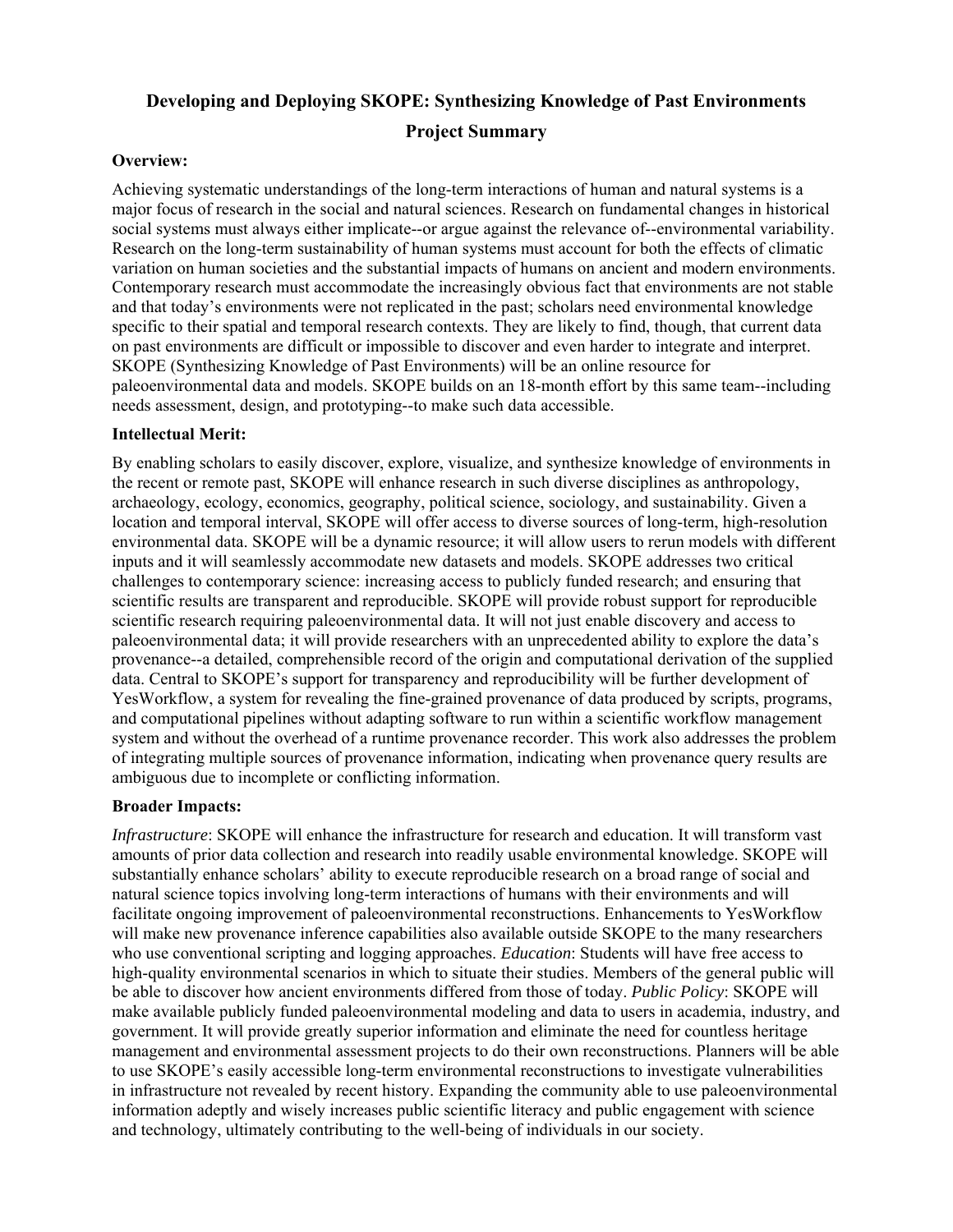## **Developing and Deploying SKOPE: Synthesizing Knowledge of Past Environments**

### **1. Vision and Rationale**

Achieving systematic understandings of the long-term interactions of human and natural systems is a major focus of research in the social and natural sciences [KAB+14,RCG+10]. Research on the long-term sustainability of human systems *must* account for both the effects of environmental variation on human societies and the substantial impacts of humans on ancient and modern environments. Almost without exception, historical social science research on such fundamental topics as the development of sociopolitical complexity, migration, exchange, and societal collapse implicates (or must demonstrate the irrelevance of) environmental variability affecting the ability to satisfy subsistence needs, produce a surplus or extract taxes. Similarly, our understanding of current landscape structure and species distributions—and our projection of their future states—must account for legacies resulting from past environments and past human-environment interactions.

Scholars examining anything other than short very recent intervals can neither assume that the environment is stable nor that today's environment was replicated in the past; they need environmental knowledge specific to their spatial and temporal problem contexts. However, they are likely to find that relevant, state-of-the-art data on past environments are difficult or impossible to discover and even more difficult to integrate, process, and interpret.

In response, we propose to develop and deploy SKOPE (**S**ynthesizing **K**nowledge **o**f **P**ast **E**nvironments), a dynamic online resource for paleoenvironmental data and models that will enable scholars in diverse research communities (e.g., anthropology, archaeology, ecology, economics, geography, political science, sociology, and sustainability) to easily discover, explore, visualize, and synthesize knowledge of environmental factors most relevant to humans in the recent or remote past. SKOPE will deliver data in both raw form or preprocessed according to established protocols.

SKOPE will provide robust support for *reproducible scientific research* that requires paleoenvironmental data. To this end, SKOPE will not just offer tools that enable discovery, access, visualization, and analysis of paleoenvironmental data; it will provide unprecedented ability to explore the data's *provenance*—a detailed, comprehensible record of the computational derivation and origins of the supplied data. Moreover, SKOPE will allow users to rerun models using different parameter settings, and to contribute new and revised models as they become available.

SKOPE will facilitate answering a wide range of fundamental questions arising in the historical social sciences. Generic versions of many of these have recently been identified as prominent Grand Challenges facing archaeology today [KAB+14a,KAB+14b]. Examples of questions that could be addressed include:

- Ɣ Why did famous archaeological phenomena such as Chaco and Cahokia rise and collapse? To what extent were climatically driven environmental changes causal?
- Ɣ How tightly coupled are variability in surplus production and increases/decreases in sociopolitical scale, and how can we explain regional or cultural differences in the strength of coupling?
- How does incidence of violence relate to variability in production?
- Ɣ To what degree did climatic teleconnections entrain relatively simultaneous sociocultural changes in widely separated regions? At what distances do correlations (mutual information) among cultural/demographic sequences in different regions decay, and how does that change through time?
- Ɣ What are the temporal, spatial, and cultural barriers to correspondence among different regional sequences?

Answering questions like these requires confronting paleoenvironmental and demographic/cultural data within or across regions. Historical social scientists have rarely operated at such scales—or have done so in a non-rigorous, anecdotal fashion—largely because of the difficulty of developing the necessary datasets. SKOPE will substantially improve researchers' ability to marshall the environmental and social data required to answer such questions.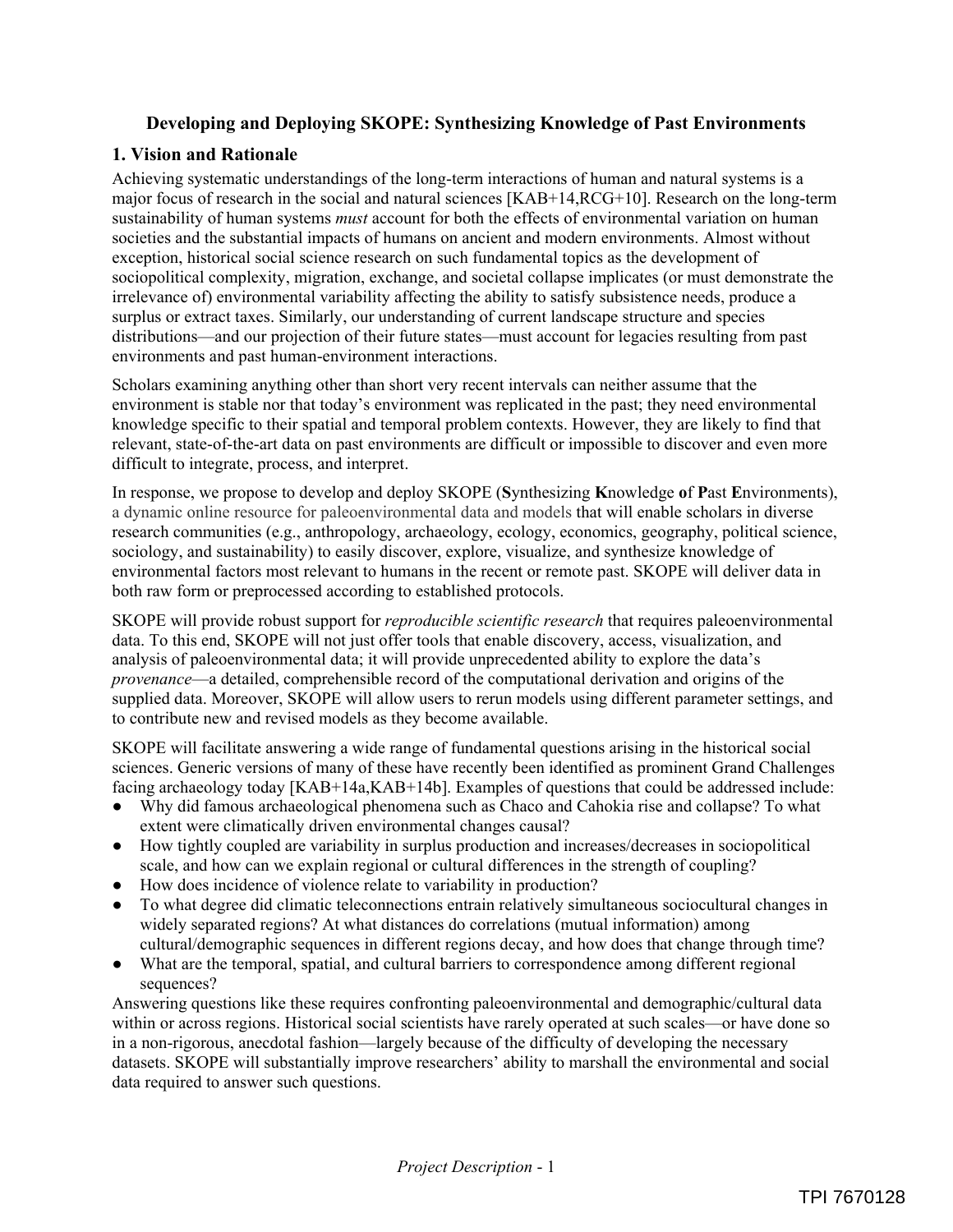*This project is an important step towards a rigorous continent-wide understanding of culture history, process*, *and demography that honors local detail and climate history.* It will therefore contribute to other critical research such as understanding the impact of human-induced land-use/vegetation change on regional and continental climates.

# **2. User Interactions with SKOPE**

Given a location and a temporal interval, SKOPE will offer easy access via a standard web browser to diverse sources of long-term, high-resolution environmental data (primary, and derived/reconstructed) relevant to humans. The proffered environmental information will be supplied with provenance and assessments of its resolution and accuracy. SKOPE will be a dynamic resource designed to seamlessly accommodate new datasets as they become available, incorporate classes of environmental data not initially included, and continuously expand the analytical, modeling, and inferential operations employed.

This project does not include any new collection of raw paleoenvironmental data. Instead, it invests in expanding and making more accessible existing reconstructions of environmental variables important to human societies. *Thus, we build on vast amounts of prior data collection and previous research, transforming those data into readily usable environmental knowledge.*

While SKOPE will be readily extensible and has no inherent spatial or temporal limitations, this grant focuses on paleoenvironmental reconstructions and models developed for the contiguous 48 US states (CONUS) for the last 2000 years. The US Southwest will be particularly well represented due to its highprecision tree-ring record and we will extend some established reconstructions for the Southwest to other states insofar as available proxies allow us to remain within reasonable limits of accuracy and precision.

**Personas***.* SKOPE is designed to serve three (overlapping) types of users that we term "researchers" "tinkerers," and "modelers." *Researchers* are scholars in the social and natural sciences who want browser-based access to the best-available reconstructions of key environmental variables for a given location and temporal interval. *Tinkerers* are researchers with a more focused interest in a specific reconstruction model, who wish to adjust parameters and rerun the models. Finally, paleoenvironmental *modelers* are researchers who seek to build and offer broad access to new or modified models and/or retrodicted environmental data through SKOPE. Although *researchers* and *tinkerers* constitute our primary audience and main focus, *modelers* will enhance SKOPE and enable it to remain current.

**Example User Stories***.* A *researcher* is investigating the comparative resilience of societies that practice household *vs*. communal (village-level) storage of surplus food. This archaeologist has identified several areas in which each storage strategy was employed and that differed in their long-term settlement persistence. While today these areas are all environmentally similar, she wants to further control for climatic variability that would have influenced agricultural success over the time periods for which she has settlement data. She uses a browser to navigate to the SKOPE application, which she heard about through a webinar hosted by the Society of American Archaeology (SAA), and is greeted with a familiar, map-based search tool. She zooms in on each study area and sets the beginning and ending dates for the area's occupation. A window pops up showing a graph of tree-ring-reconstructed precipitation and growing season growing degree days for each year in the interval. Through SKOPE, she downloads graphs and the reconstructed values for each area, so she can do some additional quantitative analysis. That analysis demonstrates that observed differences in resilience associated with the two storage strategies are *not* accounted for by differences in climatic variability during the occupation periods. The researcher is further pleased to find that each downloaded archive was automatically associated with citations of the source data and model that she can include, with selected graphs, in her publication.

A historical geographer, having recently read about a new method of reconstructing temperature and precipitation from tree-rings, realizes that he could use it to extend by several hundred years his historicera research relating demographic scale to agricultural productivity. To further study this technique, he teams up with a tree-ring climatologist, who finds that this new reconstruction method is a core component of SKOPE. This *tinkerer* goes to the SKOPE web site, and registers for a free account and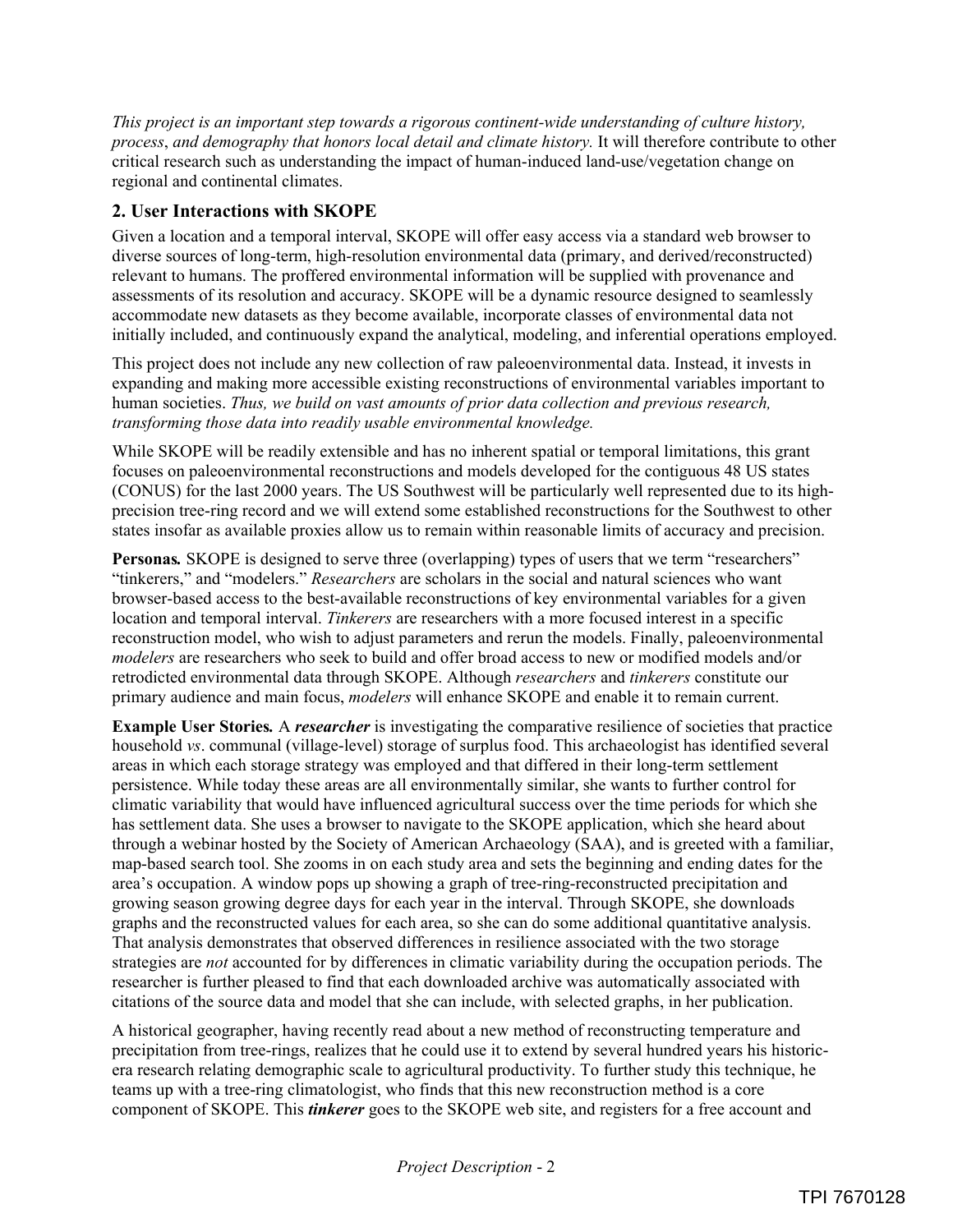associates it with one of his existing user IDs (e.g., his ORCID or Google ID). He is then presented with a choice of tools for exploring the details of the model. He views a visualization of the model's workflow (the model's data inputs, transformations, and outputs), explores the model run's intermediate data products, and inspects the model code. During this review he notes that the input included one tree-ring chronology he considers unreliable. After removing the suspect tree-ring chronology from the input dataset, he submits the model to SKOPE to be recomputed. A brief time later an email informs him that the reconstruction is complete, and he returns to SKOPE and reviews the results from his user account. Finding that excluding the questionable tree-ring chronology had little impact on the results, he and his geographer colleague gain confidence in the validity of the published reconstruction.

Finally, a paleoenvironmental *modeler* has developed a new method that successfully retrodicts agricultural potential (using aboriginal technologies) for the US Southeast. The modeler wants to make both her high-resolution retrodiction dataset and the model code itself available to other scholars through SKOPE. She realizes that providing access to users in the scientific community will substantially increase the scholarly impact of her work, as evidenced by citations in articles using the data or model. The modeler signs up for a free user account with SKOPE, and registers her model by entering her source code's GitHub location. She also registers the dataset with the retrodicted agricultural potential estimates by providing a link to its location in a trusted database (such as the NOAA Paleoclimatology database) along with metadata sufficient to allow SKOPE to serve the data to its users. At that point, all users can discover and access the dataset and model. Encouraged by wide usage of her dataset (as tracked by SKOPE) she undertakes the additional step (guided by SKOPE documentation) of annotating her code so that SKOPE can actually execute the model. With those changes, all users of the data or the model are able to obtain detailed provenance information, and *tinkerers* using SKOPE can run it with different parameters or extend it to different areas. Some time later, the modeler is notified that another SKOPE user has explored her model and has posted a comment suggesting a parameterization that reduces uncertainty, allowing her to refine the model and improve the dataset. In these ways SKOPE simultaneously enhances transparency, reproducibility, and meaningful cumulation of her research.

# **3. Overview of SKOPE Structure and Function**

**Researchers: Discovery, Exploration, Visualization, and Download.** SKOPE will provide a *researcher*  interface designed for users seeking simplicity or quick access. We expect that a large fraction of user interactions will be satisfied in this mode. Using a *web-mapping interface*, users can pan and zoom in on, and select a point and/or area of interest. The user will specify a time interval and select from a list of available reconstructions that temporally and spatially overlap their specifications. The selected paleoenvironmental reconstruction will be provided online through visualization and as downloadable tabular or geospatial datasets. Where available, SKOPE will provide access to the model source code.

On-screen and downloadable visualizations will include *time series graphs* of data values for a given location and *animations* that display mapped data through time. SKOPE will also produce *difference plots* that facilitate comparison of reconstructed values at different locations or values produced by different reconstruction models. SKOPE will apply alternative temporal and spatial *smoothing algorithms* to map and chart visualizations, enable selection of reference layers (e.g., soils, elevation) for plotted maps, and adjust basic display parameters (such as transparency) for overlaid map layers. Each map view will generate a unique URL that can be shared with other investigators and collaborators. Our SKOPE prototype application (Figure 1, [SKOPE16b]) illustrates some of this functionality.

For transparency and reproducibility, SKOPE places particular emphasis on comprehensive metadata, including detailed *data provenance* [BKW01,BMC+06,DBE+07,LP15]. SKOPE's results will hyperlink the model's name to a model metadata page including author, title, description, date, version, citation, links to the source code, and additional documentation. This metadata page will also provide links to the input data files and their associated metadata: title, description, date, version, temporal scale, regional scale, and citation. If the input file is derived, metadata will include links to its source datasets.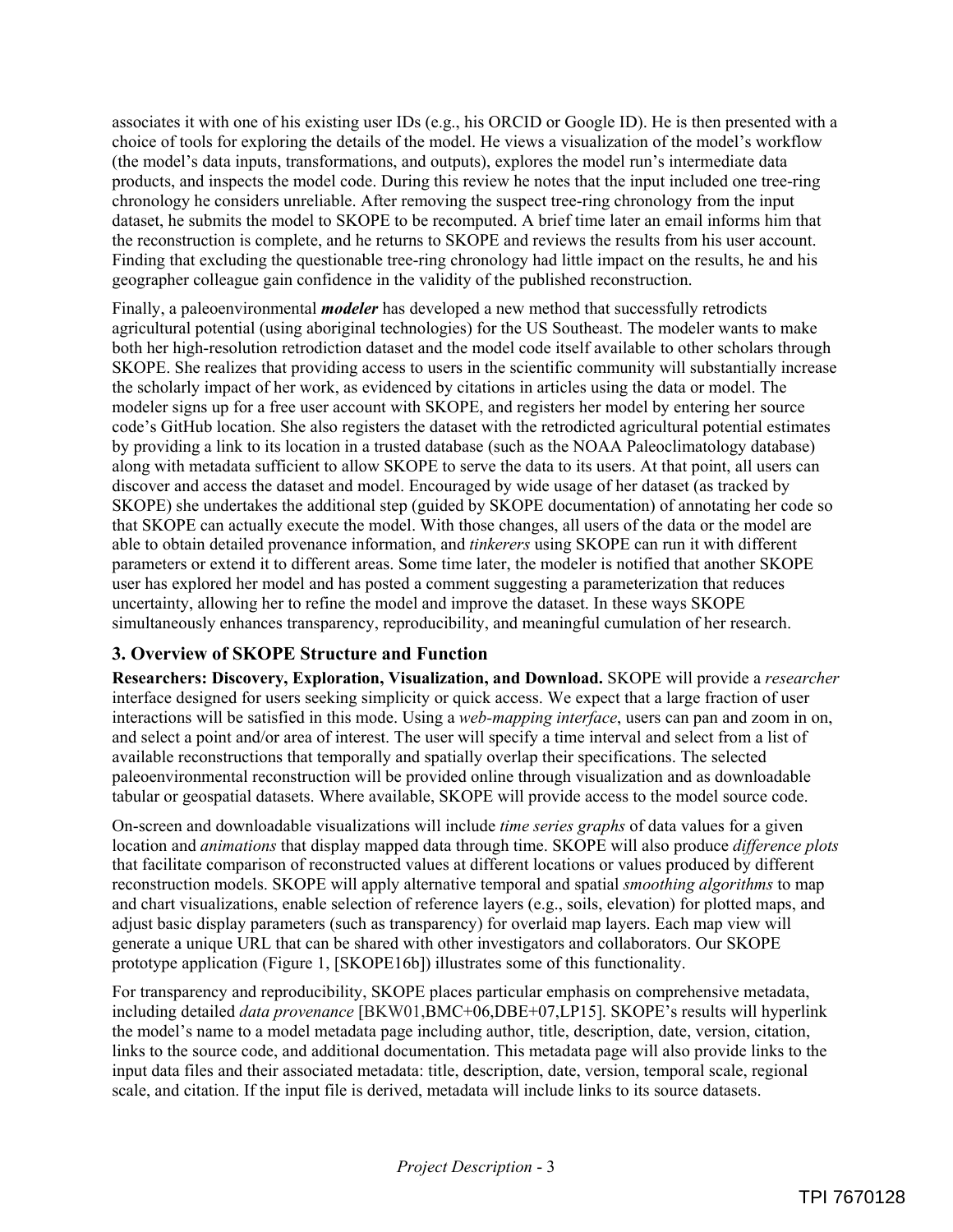Whenever supported by the model, "deep provenance" of the reconstructed paleoenvironmental data will be exposed. Provenance visualizations will display model parameter values, identify the run's input, intermediate and output datasets and will permit detailed exploration of its computational procedures. Model results will include machine-readable provenance records that can address complex queries (e.g., to recursively "chase" data lineage and derivation history  $[ABL09, MBB+15]$ , or to automatically create data citations in an "attribution report").

In addition to the reconstructions and models that can be explored and visualized directly, SKOPE



**Figure 1.** Screenshot of SKOPE prototype showing graphs of reconstructed annual, water year, and growing season precipitation and Fahrenheit growing degrees days for AD 900-1200 in Chaco Canyon, New Mexico.

will facilitate discovery of and access to key sources of paleoenvironmental sample data (e.g., pollen). Users will be able to search such data by sample type, geographical area, time period, and researcher.

**Tinkerers: Execute Tuneable Models.** For key retrodicted or interpolated datasets (e.g., retrodicted temperature and precipitation), a *tinkerer* can rerun the model, having adjusted parameter values or substituted compatible input datasets. For example, a maize productivity model developed for one location could be adjusted to suit other crops for application in another area. User execution of tuneable models will be possible only in cases where SKOPE has access to the source data and model code, and is able to execute the entire computational workflow. Users will be reminded that any new outputs they generate by running customized models have not been reviewed.

How quickly the run is executed will depend on the runtime required. An *on-the-fly* run (<10 sec.) will be executed immediately. More intensive *small runs* (< 20 min.) will be queued to run on an HPC (high performance computing) cluster with the user notified when the results become available. *Large runs* with greater runtime or storage requirements (e.g., high-resolution or large spatio-temporal extent) will run like small runs, but may require a request for an explicit allocation of HPC resources that we expect would be granted for substantial research projects with publication potential. Finally, SKOPE will allow advanced users to download an executable environment (using *container* technologies described below) and run a model on other resources such as desktop computers, local clusters, or cloud computing systems.

**Modeler Interface.** In addition to the implementation of paleoenvironmental reconstruction models and the inclusion of core datasets, SKOPE will provide an interface that will allow a technically sophisticated *modeler* to register datasets and computational procedures in SKOPE so that they can be accessed by a broad user community. Modelers will also be able to supply user-oriented documentation and provenance sufficient to enable the responsible scientific use of uploaded datasets. SKOPE will build on ideas developed by DataONE [DONE16], which already allows data submissions with embedded provenance information.

**Data Sources***.* SKOPE will provide an online and programmatic interface to a variety of paleoenvironmental datasets. Table 1 lists sources to which we expect to provide access of some sort. SKOPE's key datasets will be the spatial retrodictions of environmental variables based, e.g., on tree-ring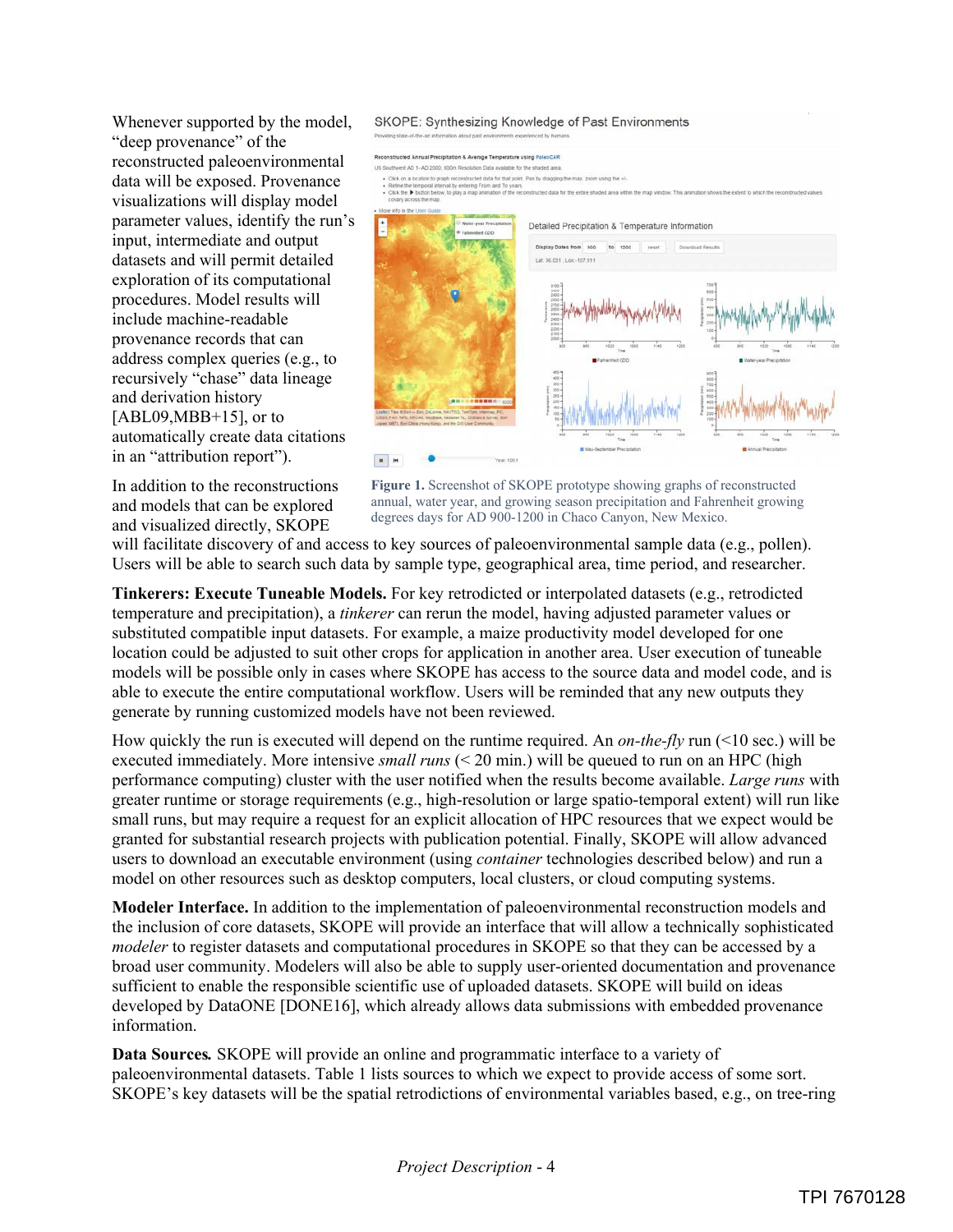chronologies. We expect SKOPE also to provide easy access to atemporal spatial datasets (e.g., soils, surface hydrology, and elevation), drawn from recognized sources and to *measured* time-series data that are spatially interpolated (e.g., PRISM, [DHS+08]). SKOPE will provide access to paleoenvironmental *point reconstructions* (e.g., streamflow) and *sample data* that apply to single locations. Sample data include fauna and pollen from dated archaeological or environmental contexts.

| Table 1. Paleoenvironmental, Environmental and Demographic Data SKOPE Expects to Offer. (Modelers can add more.)<br>CONUS: 48 contiguous US states; SW: AZ,CO,NM,UT; 30 arc-sec: ~800m. Currently operational models in bold. |                                             |                       |                   |                                                                               |                                                                           |
|-------------------------------------------------------------------------------------------------------------------------------------------------------------------------------------------------------------------------------|---------------------------------------------|-----------------------|-------------------|-------------------------------------------------------------------------------|---------------------------------------------------------------------------|
| Information                                                                                                                                                                                                                   | Spatial Scope                               | Spatial<br>Resolution | Temporal<br>Scope | <b>Temporal Resolution</b>                                                    | Model/Source                                                              |
| <b>SKOPE-generated Retrodictions with Tuneable Models</b>                                                                                                                                                                     |                                             |                       |                   |                                                                               |                                                                           |
| Precipitation                                                                                                                                                                                                                 | <b>CONUS</b>                                | 30 arc-sec            | $AD 1-2000$       | Annual                                                                        | PaleoCAR/tree-ring<br>chronologies [BK14]                                 |
| <b>High-frequency</b><br>Temperature                                                                                                                                                                                          | <b>CONUS</b>                                | 30 arc-sec            | $AD 1-2000$       | Annual                                                                        | PaleoCAR/tree-ring<br>chronologies [BK14]                                 |
| Low-frequency mean<br>temperature/warmest month                                                                                                                                                                               | <b>CONUS</b>                                | 30 arc-sec            | Holocene          | $\sim$ 10 <sup>3</sup> years ( $\sim$ 10 <sup>2</sup><br>years last 2K years) | MAT/pollen (stretch goal)<br>[OWP85, VLG11]                               |
| Crop Niche Temp/Precip                                                                                                                                                                                                        | <b>CONUS</b>                                | 30 arc-sec            | AD 1-2000         | Annual                                                                        | PaleoCAR (extension)                                                      |
| Maize Productivity                                                                                                                                                                                                            | <b>SW</b>                                   | 30 arc-sec            | AD 1-2000         | Annual                                                                        | PaleoCAR/DSSAT [JHP+03]                                                   |
| Staple Wild Plant Habitat                                                                                                                                                                                                     | <b>SW</b>                                   | 30 arc-sec            | AD 1-2000         | 50 years                                                                      | <b>LTVTP</b>                                                              |
| <b>Biome Reconstruction</b>                                                                                                                                                                                                   | <b>CONUS</b>                                | 30 arc-sec            | Holocene          | $\sim 10^3$ years ( $\sim 10^2$ )<br>years last 2K years)                     | Biomisation [PGH+96] or<br>pseudobiomisation [FRW10]                      |
| <b>SKOPE-facilitated Access</b>                                                                                                                                                                                               |                                             |                       |                   |                                                                               |                                                                           |
| Precipitation                                                                                                                                                                                                                 | <b>CONUS</b>                                | 30 arc-sec            | 1895-             | Annual                                                                        | PRISM [DHS+08]                                                            |
| High-frequency temperature                                                                                                                                                                                                    | <b>CONUS</b>                                | 30 arc-sec            | 1895-             | Annual                                                                        | PRISM [DHS+08]                                                            |
| <b>PDSI</b>                                                                                                                                                                                                                   | <b>CONUS</b>                                | 0.5 degree            | AD 1-2000         | Annual                                                                        | NADA [CK04]                                                               |
| Elevation                                                                                                                                                                                                                     | <b>CONUS</b>                                | $\frac{1}{3}$ arc-sec | Modern            |                                                                               | NED [USGS16a]                                                             |
| Surface Hydrology                                                                                                                                                                                                             | <b>CONUS</b>                                | Vector                | Modern            |                                                                               | NHD [USGS16b]                                                             |
| Soils                                                                                                                                                                                                                         | <b>CONUS</b>                                | Vector                | Modern            |                                                                               | SSURGO [NRCS16a]                                                          |
| Soil characteristics                                                                                                                                                                                                          | <b>CONUS</b>                                | $\frac{1}{3}$ arc-sec | Modern            |                                                                               | gSSURGO [NRCS16b]                                                         |
| Human Settlement<br>Distribution                                                                                                                                                                                              | Selected E-US<br>states                     | Usually,<br>by county | Varies            | Varies                                                                        | DINAA [WKK+14]                                                            |
| Human Population                                                                                                                                                                                                              | <b>SW</b>                                   | <b>TBD</b>            | AD 1250-<br>1500  | 50 years                                                                      | <b>Coalescent Communities</b><br>Database [HCD+10]                        |
| Human Population                                                                                                                                                                                                              | $~580$ km <sup>2</sup> strata<br>in CO & NM | TBD                   | AD 600-<br>1500   | $~10$ years                                                                   | VEP [Ort16, SBO+16]                                                       |
| <b>Streamflow Reconstructions</b>                                                                                                                                                                                             | <b>CONUS</b>                                | Point                 | Varies            | Annual                                                                        | TreeFlow [TREE16]                                                         |
| Tree-ring Chronologies                                                                                                                                                                                                        | Global                                      | Point<br>Samples      |                   | Annual                                                                        | ITRDB [GF97]                                                              |
| <b>Tree-ring Dating Samples</b>                                                                                                                                                                                               | <b>SW</b>                                   |                       |                   | Annual                                                                        | LTRR [KB15]                                                               |
| Pollen Samples                                                                                                                                                                                                                | Global                                      |                       |                   | Varies                                                                        | Neotoma [Neo16a], tDAR<br>[TDAR16], DataONE<br>[DONE16]                   |
| Macrobotanical Samples                                                                                                                                                                                                        | Global                                      |                       |                   |                                                                               |                                                                           |
| <b>Faunal Samples</b>                                                                                                                                                                                                         | Global                                      |                       |                   |                                                                               |                                                                           |
| Radiocarbon samples                                                                                                                                                                                                           | W hemisphere                                |                       |                   |                                                                               | CARD [GMP+11]                                                             |
| Dated Fire Events                                                                                                                                                                                                             | Global                                      |                       |                   |                                                                               | PaleoFire & Fire History<br>Analysis and Exploration<br>System $[BVS+16]$ |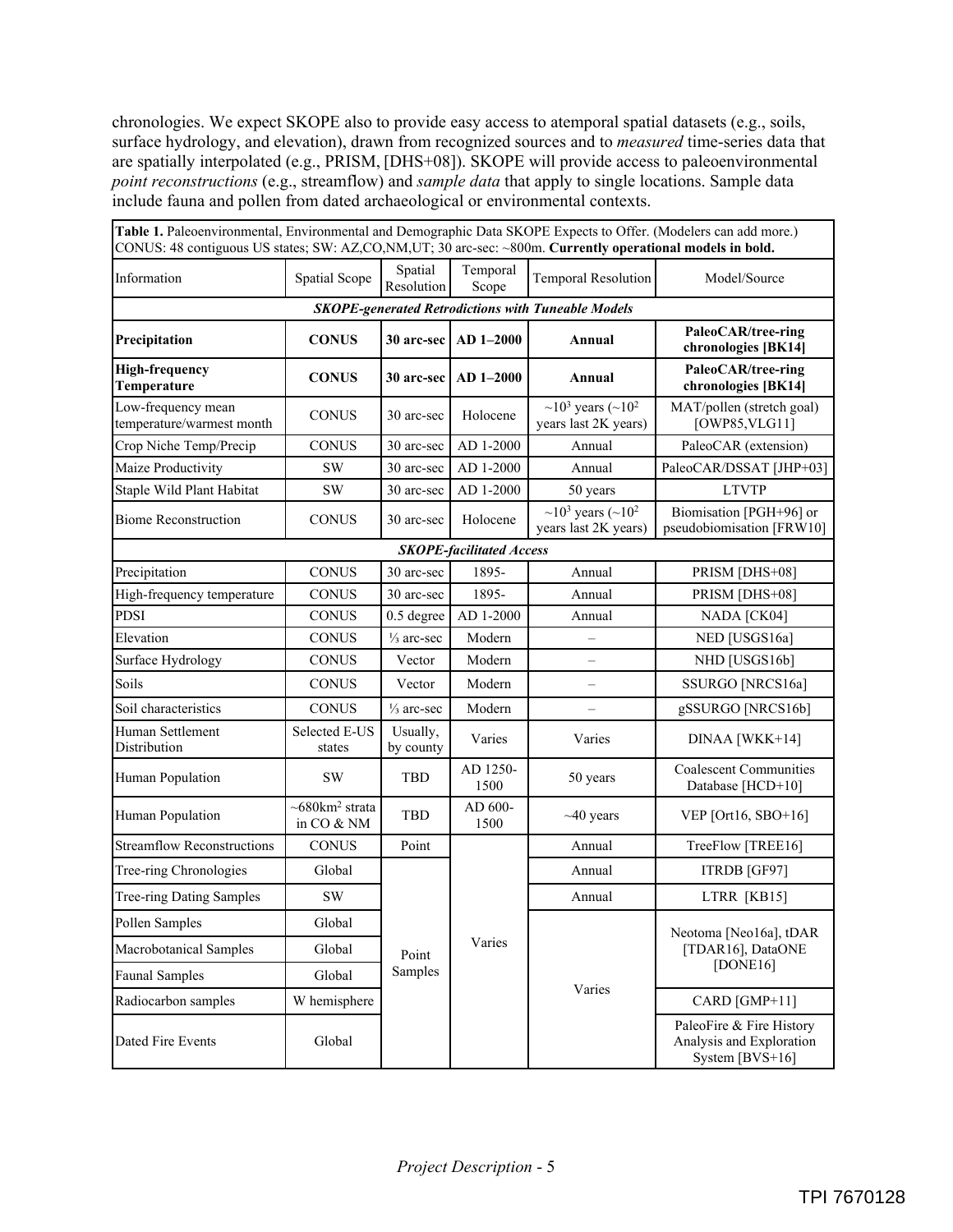## **4. Project Foundations: Results of Prior NSF Support**

This proposal relies heavily on our NSF-funded planning and design grant ("BCC-SKOPE") and leverages NSF's previous investments in the National Center for Supercomputer Applications (NCSA) at one of our collaborating institutions. It further builds on other recent projects led by project PIs.

### **BCC: Collaborative Research: Designing SKOPE: Synthesized Knowledge of Past Environments**

**(**PIs: Kintigh, Kohler, Ludäscher; Co-PI: Kinzig; SMA 1439591 Arizona State University (ASU); SMA 1439603 University of Illinois Urbana-Champaign (UIUC); SMA 1439516 Washington State University; (WSU) \$393,089 total;  $9/1/14 - 2/29/16$ ). The signature outcome of the grant, as anticipated by the NSF *Building Community and Capacity* program announcement, was development of the present proposal and the BCC-SKOPE prototype on which it is based. Over the 18-month grant period, team interactions included 24 videoconference meetings, four, two-day face-to-face workshops (one hosted by SFI, the Santa Fe Institute), and extensive independent work at the collaborating institutions. Through these efforts our team was able to (1) determine the needs of diverse academic and professional users, (2) define a vision and a realistic scope for the project in terms of time, space, and content, (3) experiment with and solve key technical challenges through the prototype, (3) develop a design through which the proposed implementation can expeditiously proceed, and (4) construct the present proposal.

As an initial step, the project sponsored two needs-assessment workshops for a broad range of professionals. Participants enthusiastically proposed a great diversity of potential uses for a platform providing well-documented, high-resolution paleoenvironmental data. While the expressed interests included an enormous range of environmental variables and sample types, strong consensus pointed to reconstructed precipitation and temperature as the highest priorities. To better address key development issues that SKOPE will encounter, we developed a prototype (Figure 1, [SKOPE16b]) that delivers paleoenvironmental reconstructions of those two most-requested variables for the last 2000 years for the four Southwest US states [BKB+16]. Deploying the prototype required us to solve the challenge of delivering responsive animations of reconstructed values through 2000 time steps over an arbitrarilyzoomed portion of a map consisting of more than 2 million 30 arc-second cells. We used NCSA's HPC resources to convert the model's output into pre-rendered tiled maps quickly loadable by the client.

**Intellectual Merit**. High-resolution, regional-scale paleoenvironmental datasets enable archaeological syntheses of subsistence practices, migration [BK14], and evolution of social and economic systems [BRK+16,SBO+16]. Refinement of methods in [BK14] enabled the creation of paleoenvironmental precipitation and temperature reconstructions covering Arizona, Utah, Colorado, and New Mexico at subkm resolution. These reconstructions are readily available through the SKOPE prototype, and source software resulting from this effort has been deposited in open repositories [Boc15,Boc16], including an R package, *FedData* [Boc16], that already has >4000 downloads. The project web site [SKOPE16a] describes the project components, provides a useful list of web-accessible environmental data resources, and provides access to the SKOPE prototype.

The BCC grant also funded development of YesWorkflow [MBB+15,MSK+15,YW16], a software system that brings the advantages of scientific workflow automation to researchers using scripting languages such as R, Python, and Bash. YesWorkflow enables script writers to reveal the computational steps and flow of data within their scripts, i.e., *prospective* provenance, by annotating their code with special comments. YesWorkflow extracts and analyzes these comments, represents the scripts in terms of entities based on the typical scientific workflow model, and provides graphical renderings of the scripts. YesWorkflow additionally enables researchers to reconstruct *retrospective* provenance of data products used by scripts, and to query prospective and retrospective provenance jointly. Together these capabilities allow users clearly to see the actual computational steps that occurred in runs of models and other scripts, and the data that passed between those steps to yield the final outputs. YesWorkflow was used to document paleoenvironmental reconstruction scripts employed in the SKOPE prototype and will be used extensively in SKOPE to collect, report, and enable users to explore and query the provenance of data provided by SKOPE tools, thus strongly contributing to scientific transparency and reproducibility.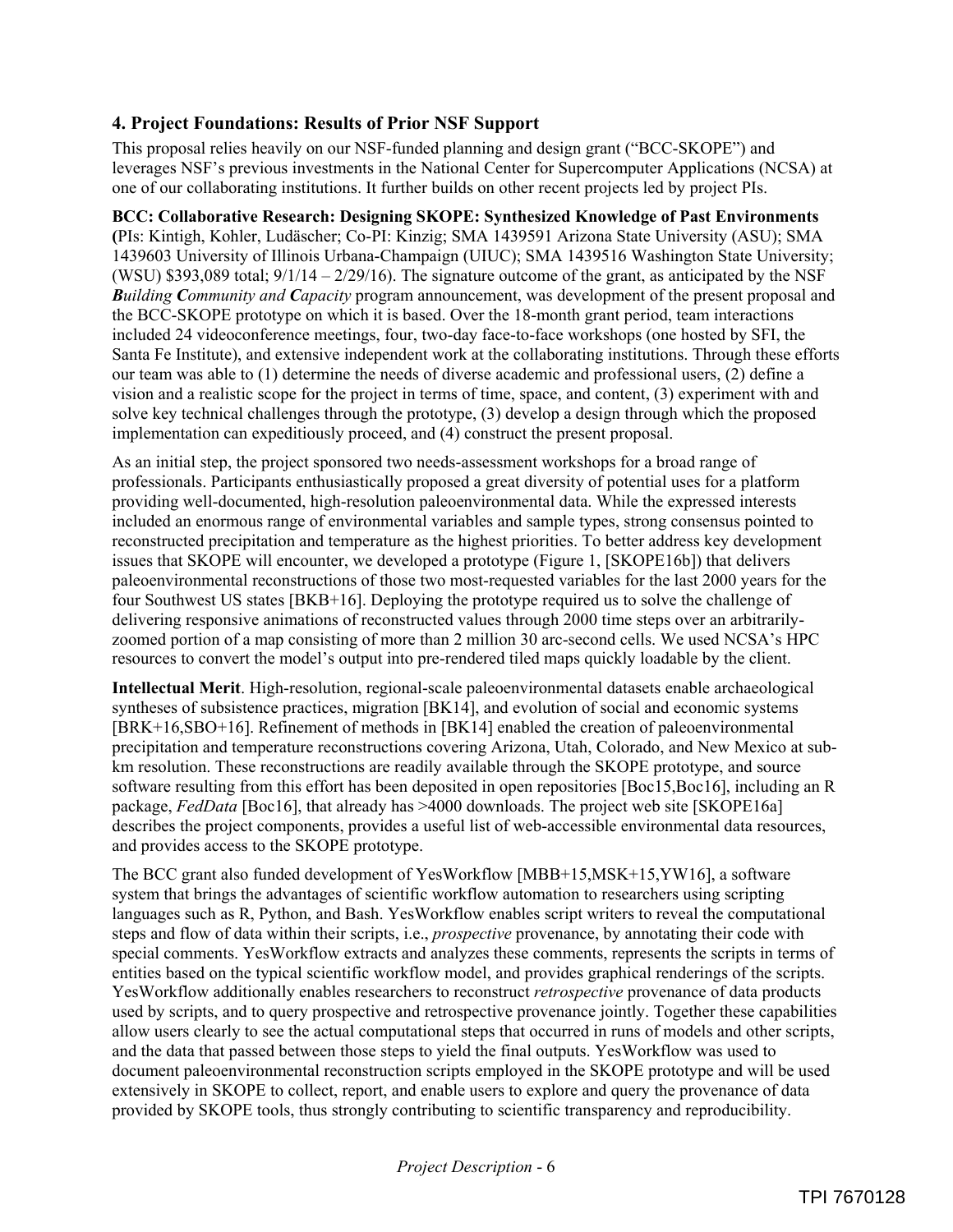**Broader Impacts.** The BCC grant focused on *Enhancing Infrastructure for Research and Education*. The prototype developed and the SKOPE system proposed here serve unmet needs for easy access to highquality paleoenvironmental information by a diversity of researchers in academia and industry, while at the same time greatly enhancing the reproducibility of their results. The easy-to-use system will *increase public engagement in science* by allowing members of the public to explore the environments of places and periods as they have existed over the long term.

**SI2-SSI: CyberGIS Software Integration for Sustained Innovation** (PI: Wang; Co-PIs: Nyerges, Wilkins-Diehr, Anselin, Bhaduri; ACI-1047916, \$4,804,821, 10/1/10-9/30/16.) CyberGIS is Geographic Information Science and Systems (GIS) based on advanced cyberinfrastructure (CI; [WAB+13]).

**Intellectual Merit:** The grant has developed multiple leading-edge cyberGIS software tools and published 75+ peer-reviewed papers in advanced CI, GIS, geography and social sciences, and geosciences [Cyb16]. One of the software tools, CyberGIS Gateway, simplifies access to advanced CI [LPW15], serving over 1,300 registered users and enabling collaborative geospatial problem solving based on Gateway applications across numerous subjects (e.g., hydrology [FYW+14], bioenergy [HLL+15], and emergency management [JWS16]). The Gateway integrates the Structured Participation Toolkit to scalably support asynchronous participation, feedback, and decision making [RT13].

**Broader Impacts:** The innovative cyberGIS software tools have provided straightforward access to advanced CI, including XSEDE, ROGER, the Open Science Grid, and cloud computing systems. Training activities have engaged over 200 participants. The CyberGIS Fellows program's open-access educational materials address the gap in access to the rapidly advancing state of the art in cyberGIS.

**Other Strongly-Related NSF Funding.** We briefly summarize four other NSF-funded efforts involving project PIs that are integral to SKOPE. Two archaeology-focused NSF Coupled Natural and Human Systems (CNH) projects in the US Southwest developed and applied powerful methods of environmental analysis for investigating long-term human ecodynamics. By incorporating refined and generalized versions of these methods in SKOPE, we profitably exploit these investments. SKOPE itself is a direct offshoot of a third grant that developed recommendations for NSF cyberinfrastructure investments. A fourth NSF grant (from the NSF-ABI program) funded research on provenance-enabled workflow automation for data curation. These technologies will be central to the power and success of SKOPE.

**CNH: Coupled Natural and Human Ecosystems over Long Periods: Pueblo Ecodynamics** (PI: Kohler; Co-PIs: Allen, Kobti, and Varien; DEB-0816400, \$1,506,988; 1/1/2009-12/31/2015.) The Village Ecodynamics Project (VEP II) synthesized data on known archaeological sites in two large areas of the Pueblo Southwest between AD 600 and 1760 and developed empirically based population profiles through time [Ort16,SBO+16]. It also developed agent-based models to predict optimal household locations through time, assuming that households minimize energy devoted to agriculture, hunting, and acquiring water and fuelwood. Comparison of model outputs with known site distributions yielded inferences about key social and natural processes in the study areas [KV12,KBC+12]. By reconstructing population size and production through time, the VEP contributed fundamental new findings on processes provoking violence in the ancient Southwest [KOG+14], causes and consequences of population growth in Neolithic societies [KR14], drivers of sociopolitical evolution [KCB+15], and causes of the famous depopulation of the Four Corners in the late AD 1200s [SBO+16]. The VEP developed R scripts to reconstruct, through time, the extent of the agricultural niche for maize [BK14]. That code was incorporated in the SKOPE prototype and will play a key role in the proposed SKOPE system.

**CNH: The Complexities of Ecological and Social Diversity: A Long-Term Perspective.** (PI: Nelson; Co-PIs: Kinzig, Anderies, Hegmon, Norberg; BCS 1113991; \$1,425,000; 9/1/2011-2/28/15.) Through intensive comparisons of four Southwest US archaeological study areas, the project expanded knowledge of the conditions under which ecological and social diversity are advantageous or disadvantageous for long-term societal resilience, attending especially to collapse and major social transformations [HPK+08, Nel11,NKA+10,NHK+11,NHK+12,NID+16]. In much of the semi-arid Southwest, social groups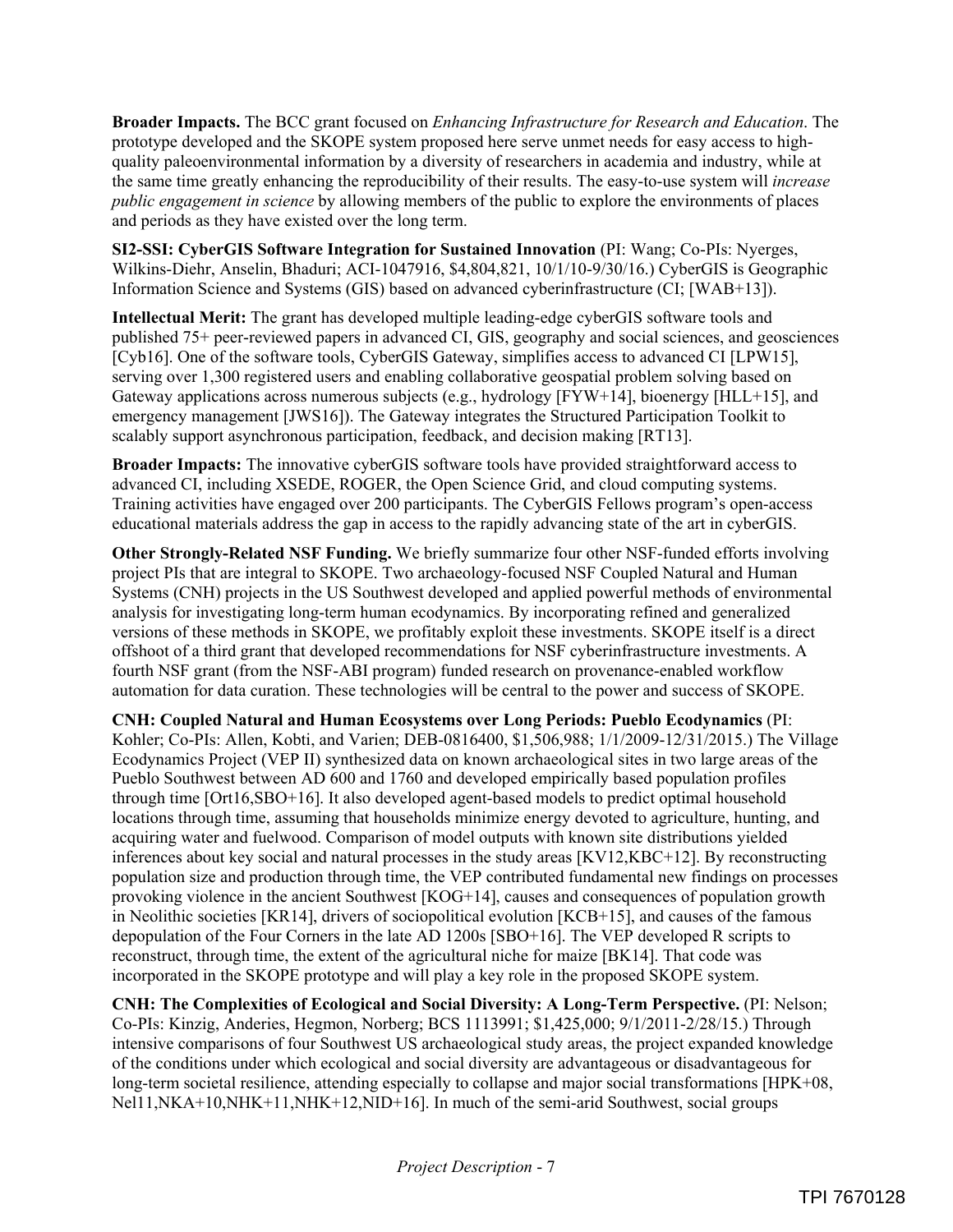mitigated the risk of frequent crop failure in part by storage and in part through the establishment of exchange relationships. The project developed and implemented the concept of "risk landscapes"—a map showing the degree to which, in each location, an exchange relationship could be beneficial to a target location (i.e., their key climate parameters are anti-correlated based on the reconstructions provided by the SKOPE prototype [BRK+16]). A related effort reconstructed the spatio-temporal distributions of habitat suitability of wild plant species that ethnographically served as dietary staples. Both the risk landscape and wild plant species habitat suitability retrodictions will be included in SKOPE.

**Planning Archaeological Infrastructure for Integrative Science** (PI: Kintigh; BCS 1202413 \$49,999, 1/15/12-6/30/13), developed recommendations for investments in computational infrastructure that would enable archaeology to better serve the needs of the scientific community and contemporary society [KAK+15]. In order to prioritize these investments, the project developed 25 grand challenges for archaeology, using both crowdsourcing and a workshop of distinguished scholars. The challenges that emerged [KAB+14a,KAB+14b] are not exclusively archaeological; they are social science questions whose answers demand knowledge on temporal and spatial scales that only archaeology can provide. The SKOPE proposal is a direct response to a recommendation concerning how emerging computer science research can empower the synthetic research demanded by the grand challenges.

**Collaborative Research: ABI Development: Kurator: A Provenance-enabled Workflow Platform and Toolkit to Curate Biodiversity Data** (DBI-1356751, PI Ludäscher, UIUC, \$748,931.00; DBI-1356438, PI Hanken, Harvard, \$896,967; 9/1/14-8/31/17). This project [Kur16] is developing workflow automation and provenance management technologies for data curation and cleaning for the biodiversity community [LMS+15,MLK+15]. SKOPE will build on our experience in achieving Kurator objectives, including: automated workflows for accessing and cleaning biodiversity data; an Akka-based workflow engine; a web application for composing and running workflows; Docker containers for running the Kurator web application on dedicated servers, cloud platforms, and personal computers; containers for isolating runs of workflows with conflicting software dependencies; support for using Python scripts as workflow components; YesWorkflow feature development (collaboratively with BCC-SKOPE via McPhillips and Ludäscher); and an agile development process suitable for a distributed engineering team.

# **5. Paleoenvironment Model and Dataset Development**

SKOPE will be a dynamic, online community resource that delivers paleoenvironmental data and access to the underlying reconstruction models. Initially, SKOPE will be populated with numerous publicly available (but often not easily accessible) sources of environmental information (Table 1). It will also include refined, extended, and generalized methods of paleoenvironmental reconstruction developed by the archaeology-focused CNH projects (including the Southwest US precipitation and temperature data provided by the prototype). A model for the reconstruction of past biomes from pollen cores will fill a major gap. YesWorkflow will enable provision of detailed provenance information for all project models.

**Extension of Temperature, Precipitation and Crop-Niche Retrodiction to the US**. We will extend the prototype's methods of reconstructing precipitation, temperature, and temperature/precipitation-bounded crop niches for the Southwest to as much of CONUS as possible while maintaining high standards for accuracy and precision as judged by model performance on an annually resolved cell-wise basis. SKOPE will enable users to compare results with other available reconstructions of precipitation/drought such as the North American Drought Atlas [CK04] and northern hemispheric temperature anomaly curves based on tree-ring and multiproxy reconstructions for the last two millennia (e.g., [LKB+12,MJ03,MSH+05]).

Our default methods have passed rigorous peer review in *Nature Communications* [BK14] and *Science Advances* [BRK+16], and through SKOPE will be open to easy modification by others. As new tree-ring sequences are added to the ITRDB, temperature and precipitation reconstructions will automatically improve and the models can be run on larger or differently screened datasets. A modeler proposing an alternative model (e.g., incorporating PDSI in the determination of the maize dry-farming niche) would find that SKOPE will help them develop the model, visualize its outputs, and share it easily with others.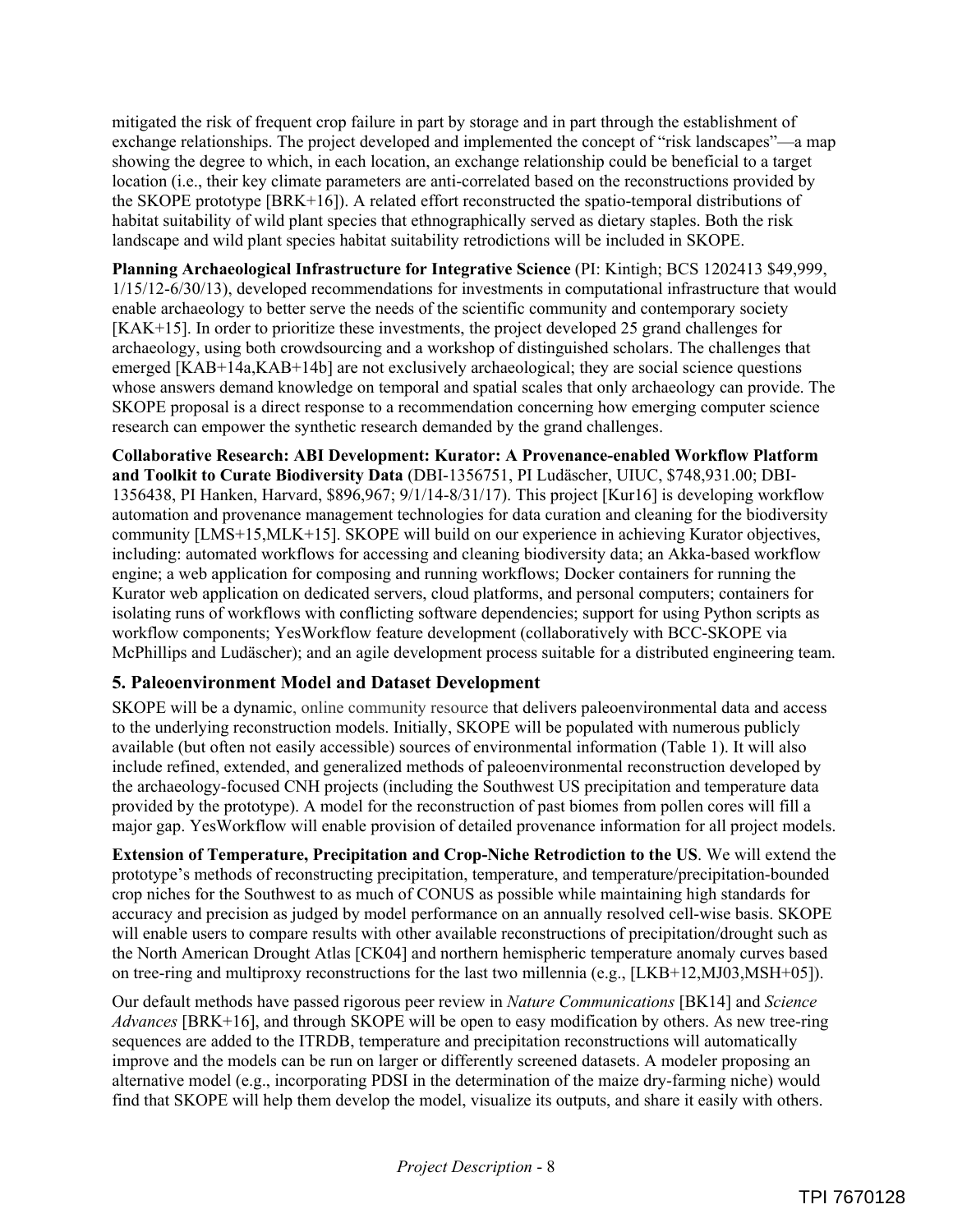**Paleoproductivity Models.** Using existing precipitation, temperature, maize-niche models, and other models generated by the VEP, SKOPE will present agricultural paleoproductivity estimates for the Southwest and will attempt to extend these reconstructions to a larger area. These estimates are critically important to begin to understand the direct impacts of past environmental change on agrarian societies; some societies in the US Southwest, for example, relied on maize for ~90% of their calories [Mat15]. Our approach will integrate the Decision Support System for Agrotechnology Transfer (DSSAT) suite of models into SKOPE, and develop systems for integrating soils, precipitation, and temperature data into DSSAT. We anticipate that this may inspire and guide others in contributing similar models for other regions, including the gridded DSSAT forecasts currently being produced by researchers in the Agricultural Model Intercomparison and Improvement Project (AgMIP, [EMD+15]).

**Staple Wild Plant Habitat Suitability***.* SKOPE will incorporate a model developed by the Complexities of Ecological and Social Diversity CNH project that retrodicts distributions of habitat suitability for wild plant species that ethnographically served as dietary staples in the Southwest ([But15] presents related work). In addition to retrodicting the habitat suitability at 800-m spatial and 50-year temporal resolution, it produces related species-diversity estimates. This model is calibrated with modern PRISM data and uses using SKOPE's existing precipitation and temperature reconstructions. Incorporation of this model will entail adaptation to the platform and incorporating YesWorkflow annotations.

**Biome Reconstruction.** The North American Pollen Database NAPD [Neo16b] made available by Neotoma [Gri08,Neo16a] contains 619 dated pollen cores in CONUS. These extremely valuable data can be used for vegetation (biome) reconstruction using the biomisation model, implemented in an R function developed by Prentice's climate group at Imperial College London (originally described in [PGH+96]). Modification of the model will be necessary to accommodate the range of biomes in CONUS (see [MCH+09] for a Latin American example). We will also consider implementing an alternative procedure making fewer assumptions, called pseudobiomisation [FRW10]. In either case, a user will be able to select an area and date and generate expected biomes at locations with pollen datasets meeting the requirements of an acceptable age model that overlaps the date specified. We will also provide access to the other resources of Neotoma, working closely with consultants Grimm and Williams to strategically expand the pollen datasets in the NAPD to fill spatial/temporal gaps, enabling better biomisation.

We will strive to achieve two additional goals with the pollen database. First, we will explore the possibility of spatial interpolation across biomes at reconstruction points, leveraging correlations between the PRISM dataset and contemporary biomes. Second, we will experiment with and assess the plausibility of implementing one of the several approaches to paleoclimate field reconstruction based on pollen, especially the Modern Analog Technique and its many recent variants [OW12]. A low-frequency temperature record derived in this way could potentially be used to modulate the high-frequency temperature reconstruction derived from tree-rings via a regionalized application of wavelet modulation [MSH+05,VLG11], with possible application in the maize niche and productivity models.

**Archaeological Tree-Ring Dating, Pollen, and Demography-Relevant Datasets**. Working closely with Peter Brewer of the University of Arizona Laboratory of Tree-ring Research (LTRR; also Chair of the International Tree-Ring Databank [ITRDB] steering committee) SKOPE will expand the available database of archaeological tree-ring dates, which currently contains 29,311 dates from AD 500–1400 [BRK+16,KB15]. Brewer will also advise on our usage of ITRDB tree-ring chronologies. We will make available the settlement location/date data in the Digital Index of North American Archaeology (DINAA) for 11 southeastern states (the addition of several additional states is imminent), and two Southwest US demography-relevant datasets listed in Table 1.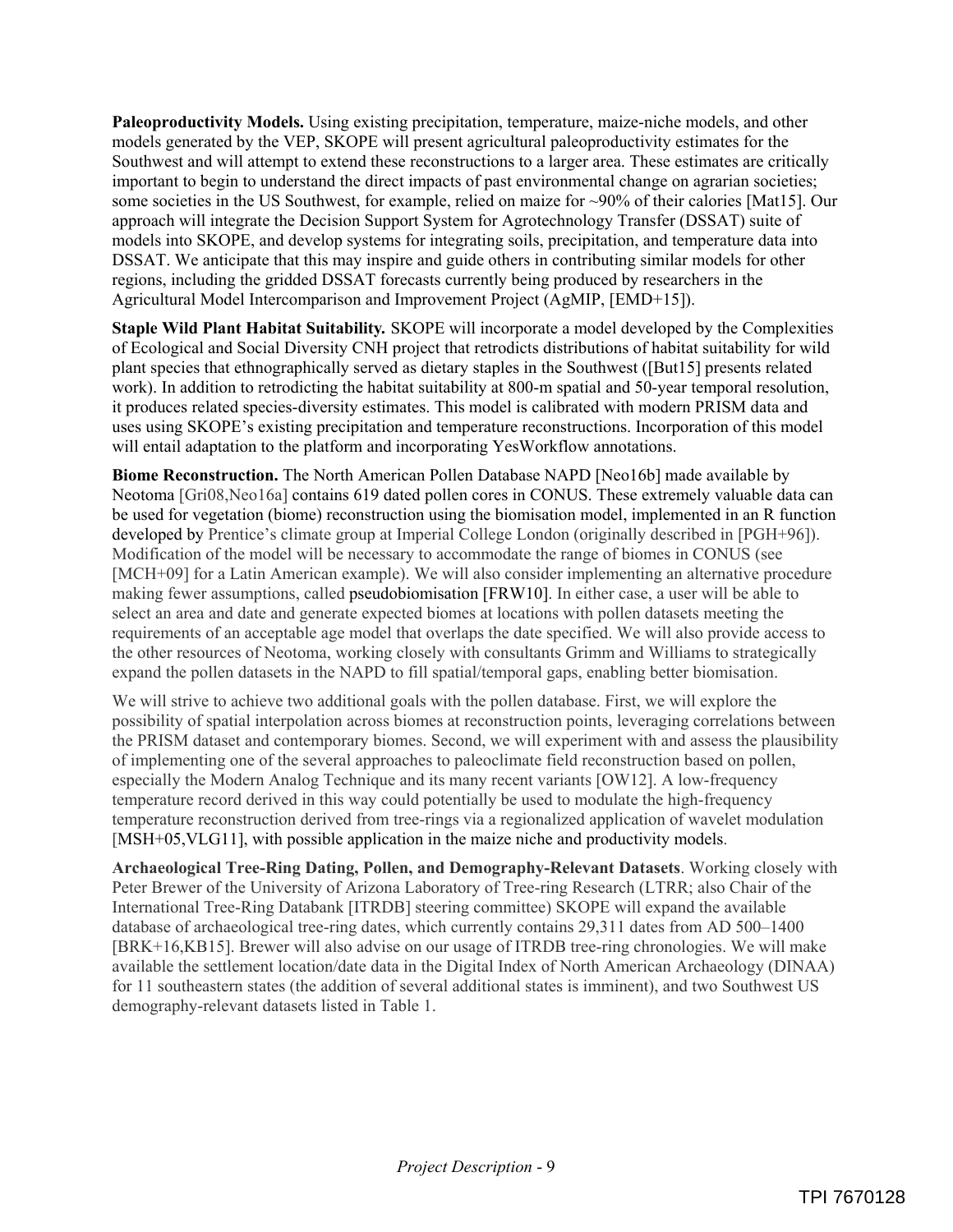## **6. SKOPE Technology and Software Development**

#### **6.1 System Overview**

**Web Application and Researcher Interface**. Users will interact with SKOPE (Figure 2) via supported web browsers. The interface will provide functionality for data discovery, filtering, and visualization. We will employ widely used web application and web server technologies.

**Map Tile and Video Streaming Services.** Users will be able to rapidly pan and zoom 2-D views of reconstructed paleoenvironmental conditions overlaid on maps and visualize changes through time with animated maps. The computational load and data bandwidth requirements for user systems and web browsers will be minimized by rendering 2-D image tiles and compressed video streams on SKOPE system resources and streaming them to the users' web browsers.

**Data Catalog.** All datasets accessible through SKOPE will be registered in the data catalog, along with rich metadata including spatial and temporal coverage, provider, unique identifier (e.g., URI or DOI), and the URL from which the data can be obtained. SKOPE will adopt or adapt metadata representation approaches developed by DataONE [MAB+12,DONE16].

**Model Registry.** Scripts and programs implementing retrodiction models will be registered in the SKOPE Model Registry and stored in a directly accessible public Git repository. The registry will also store the (YesWorkflow) workflow





model of the code to facilitate queries and visualizations of models.

**Provenance Store and Query Service.** Data lineage information will be maintained in the provenance store to provide full transparency and to facilitate reproducibility. Each provenance relationship asserts that a dataset was derived from one or more other datasets via a run of a specific version of a particular model or other program with given parameter values. Dataset references will be to entries in the SKOPE Data Catalog, and model references will be to the Model Registry. The provenance store will be wrapped in a provenance query service to allow the full lineage of any dataset to be returned from a single query.

**Data Cache and Data Store.** Datasets frequently accessed by users, datasets needed to run available reconstruction models, and datasets whose archived formats require substantial preprocessing for effective use will be stored in a local data cache (and rebuilt as needed) to increase the speed of model execution and user interaction in the web application, and to improve system reliability by minimizing real-time accesses of remote data sources. The SKOPE data store will hold retrodicted datasets produced by SKOPE model runs that are not yet published to a stable repository.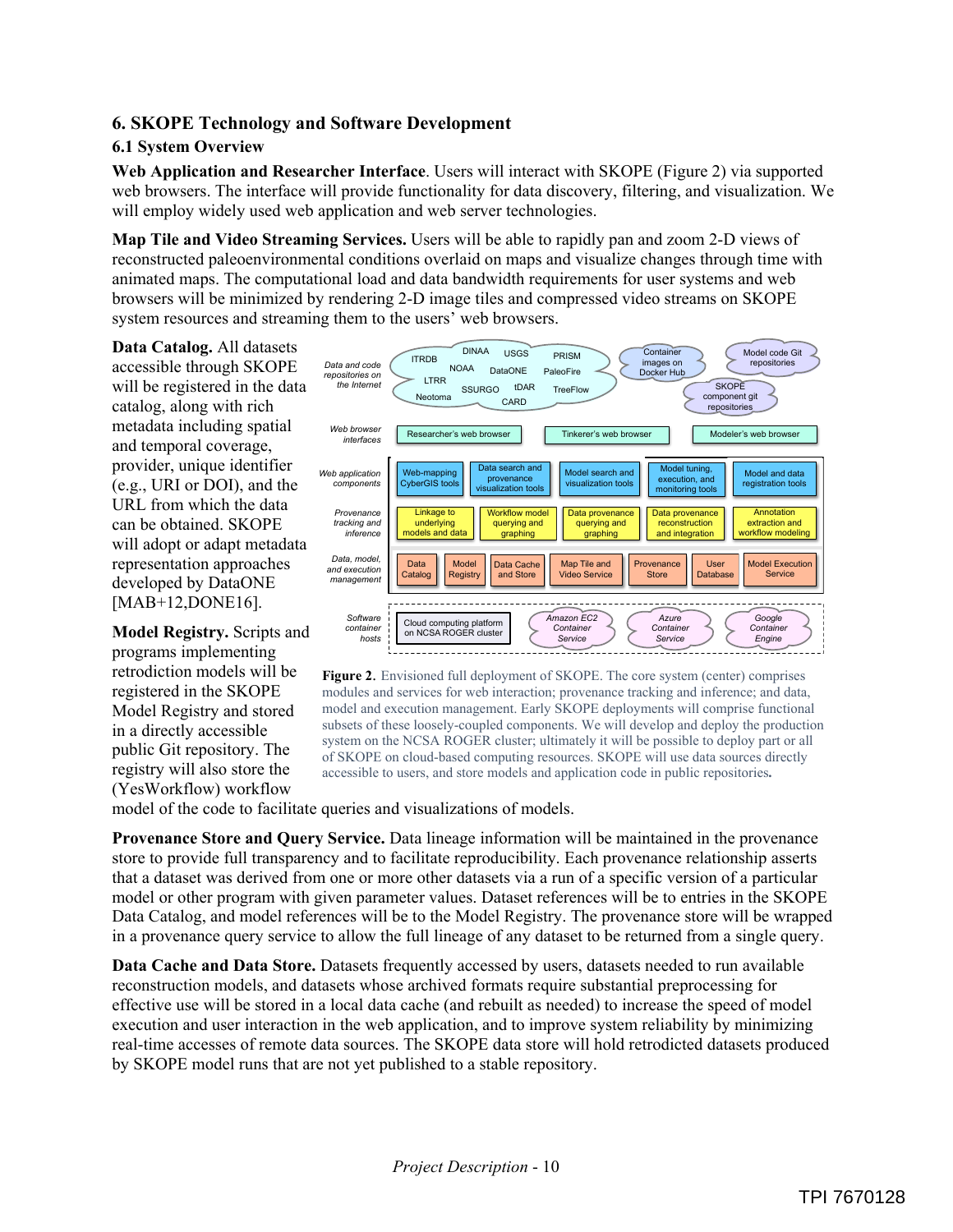**User Account and Activity Database.** Most SKOPE functionality will be available to unauthenticated users, including interactive exploration and visualization of datasets and their provenance. Users who wish to maintain records of what they have done in the SKOPE environment and to have access to retrodicted datasets produced on their behalf will log in by providing their credentials through a federated identity service (CILogon [BFG14,CIL16]). For registered users, the system will maintain an activity history and links to their saved reconstructions and visualizations. Authenticated users are also allowed to run more computationally intensive scenarios than unauthenticated users.

**Model Execution Service.** *Tinkerers* seeking new paleoenvironmental reconstruction model output can request that models be executed on their behalf. This scenario includes applying a model to a new region or time period, or using different model parameters than the published model's default. The service will take as input references to input datasets, model parameter values, and a reference to a software container image that provides the computing environment for running the model. The service will run the container, which in turn acquires needed datasets, runs the model on the input parameters, and saves outputs to the SKOPE Data Store from which they can be visualized or downloaded using the web application. The container will run on the ROGER CyberGIS cluster; advanced users can download a container image that includes the needed computing environment and run it on their own (e.g., on their desktops or on cloud computing resources). In Year 2 we will provide and test cloud deployments for key reconstruction code.

**ROGER - CyberGIS Computing Cluster.** The SKOPE web application, databases, registries, model execution, and other services will run on the ROGER system managed by NCSA. This NSF-supported system [NCSA16] is designed for projects such as SKOPE by integrating HPC (high-performance computing), cloud computing, and big data storage. As a part of our sustainability strategy, the SKOPE system will run its services in software containers, which will provide reproducible and portable environments that will run on ROGER, other academic or commercial clusters, or desktop computers.

### **6.2 Comprehensive Provenance Management with YesWorkflow**

To support transparency and reproducibility of research, SKOPE will: (1) automatically capture and store the provenance of all reconstructed datasets that SKOPE has computed; (2) enable researchers easily to explore, visualize, and query the provenance of the data, models, or other programs that produced them; and (3) facilitate the discovery, exploration, and analysis of data in terms of its provenance. YesWorkflow is the key technology we will employ and further extend to achieve these goals [MSK+15,YW16].

**Revealing Prospective Provenance.** Provenance information can be prospective or retrospective. *Prospective* provenance reveals in advance how—during the execution of a workflow (comprising a defined sequence of one or more scripts or programs)—the output data *will* be derived from the input.

We will employ YesWorkflow to declare the dataflow structure of the retrodiction models and other scripts available through SKOPE. YesWorkflow annotations, when applied to a script or program written in any text-based programming language, declare the computational steps and dataflow links between them. These annotations enable YesWorkflow to infer, in detail, the prospective provenance of the program's expected outputs [MBB+15]. For example, the prospective provenance can be queried to determine which input parameters will affect which computational steps in a script, or what input files will be used in computing a particular output dataset. YesWorkflow's graphical views of prospective provenance (cf. Figure 3) enable insights into the model's internal processes and the data it employs and produces. The annotations further serve to declare the input data types and parameter values for a model, and the types of data it outputs. These declarations will enable the SKOPE model execution service to correctly bind input datasets to model runs and to properly integrate output files with other SKOPE application components, even when contributed models are written in diverse programming languages and vary in their input and output data requirements. The declarations also will enable SKOPE to expose model-specific parameters to tinkerers requesting a customized model run. Since prospective provenance reveals the high-level, conceptual workflow underlying a set of executable code (e.g., a model), it also serves as documentation for its author and anyone wishing to use it.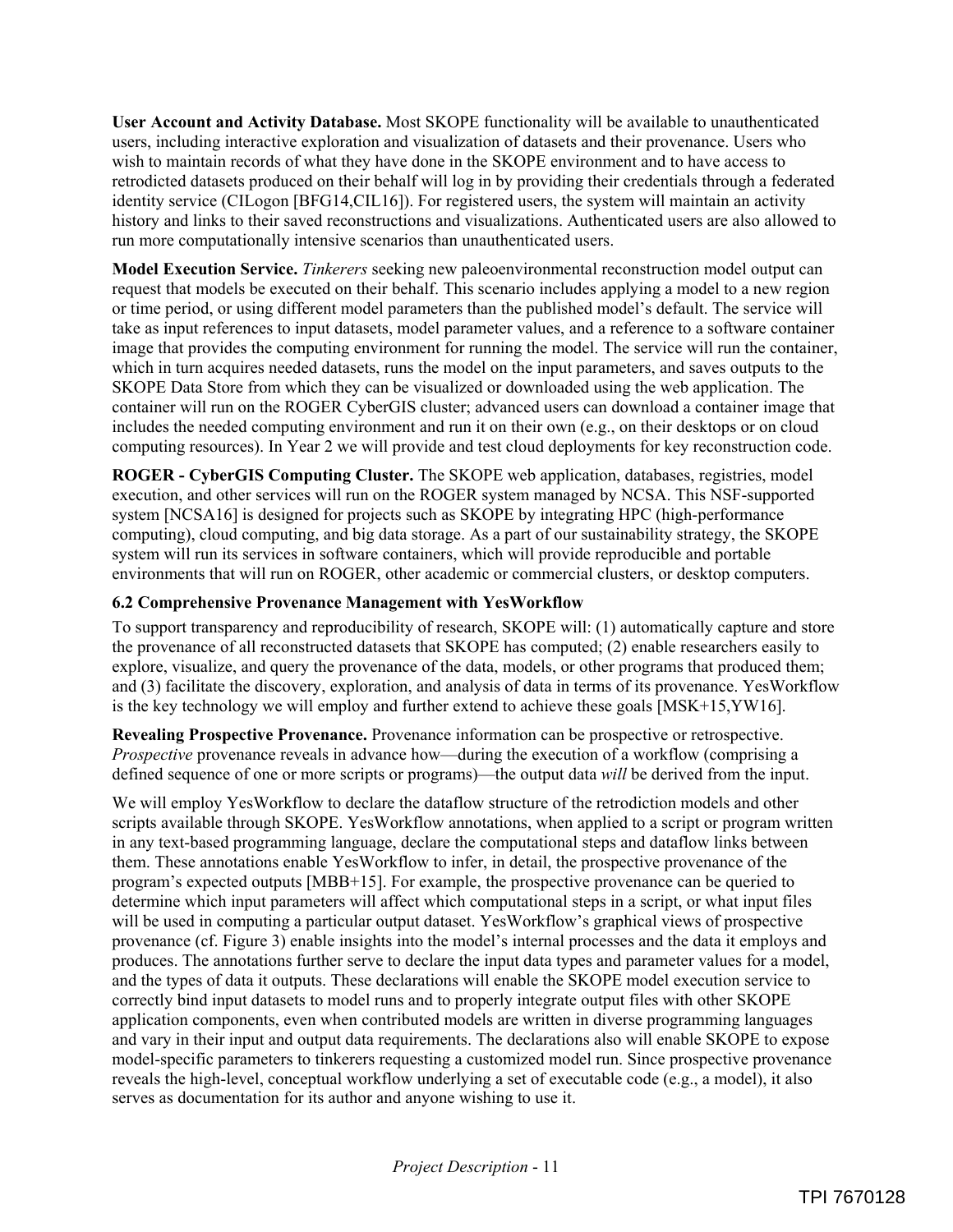**Reconstructing Retrospective Provenance.** *Retrospective* provenance comprises the records of computational steps and intermediate data production events *that actually occurred* during a run of a workflow and that led to one or more data products. Although YesWorkflow (YW) does not directly record these events while a script is executing, one development goal for YW is for it to fully *reconstruct* these events using a combination of: (1) prospective provenance, declared via YW annotations in the code; (2) actual data products left behind by a run of the workflow; and (3) other information recorded or produced during the run (e.g., log files, metadata stored in data file headers, or program reports). For example, by comparing the names and locations of files produced during a model run with variable-containing path templates declared in script comments, YW can infer the values of path-differentiating variables at specific points in the script and so answer queries about the computational lineage of data products [MBB+15]. We will enhance YesWorkflow's ability to infer retrospective provenance by similarly correlating information in script log files and data file headers with YW annotations that declare what information is stored in these files. For scripts written in R, MATLAB, or Python we will enable YesWorkflow to import additional provenance information from the recordr R package [SJJ16], the DataONE MATLAB Toolbox [Mat16], and noWorkflow [MBC+14], respectively. Integrating multiple sources of provenance information reliably requires detecting when provenance query results are ambiguous, e.g., due to incomplete (underconstrained) or conflicting (over-constrained) information. Addressing this problem likely will require techniques from *Answer Set Programming* [DRL13] and related logic programming approaches explored in the NSF-funded *Euler Project* led by Ludäscher [FCY+16].

#### **Complete Retrospective Provenance for All Data.** The

SKOPE application will record the sequences of model runs and data management operations used to compute all derived and retrodicted datasets. By combining this script-run level provenance with the fine-grained retrospective provenance reconstructed by YesWorkflow, users will have access, via visualizations and queries, to complete and highly detailed lineages for every data product computed by SKOPE.

**Exporting Provenance for Further Research.** SKOPE users will be able to export YesWorkflow data that capture the full history of selected data products (as a self-contained SQLite database, or a file to be imported into another relational DBMS). Users who adopt YesWorkflow in their day-to-day research on their own computers will be able to query the





combined provenance of data products obtained through SKOPE and other data products, including those subsequently derived from SKOPE-generated datasets. This enables continuous, queryable, and visualizable provenance chains spanning SKOPE-provided *and* researcher-owned computer resources.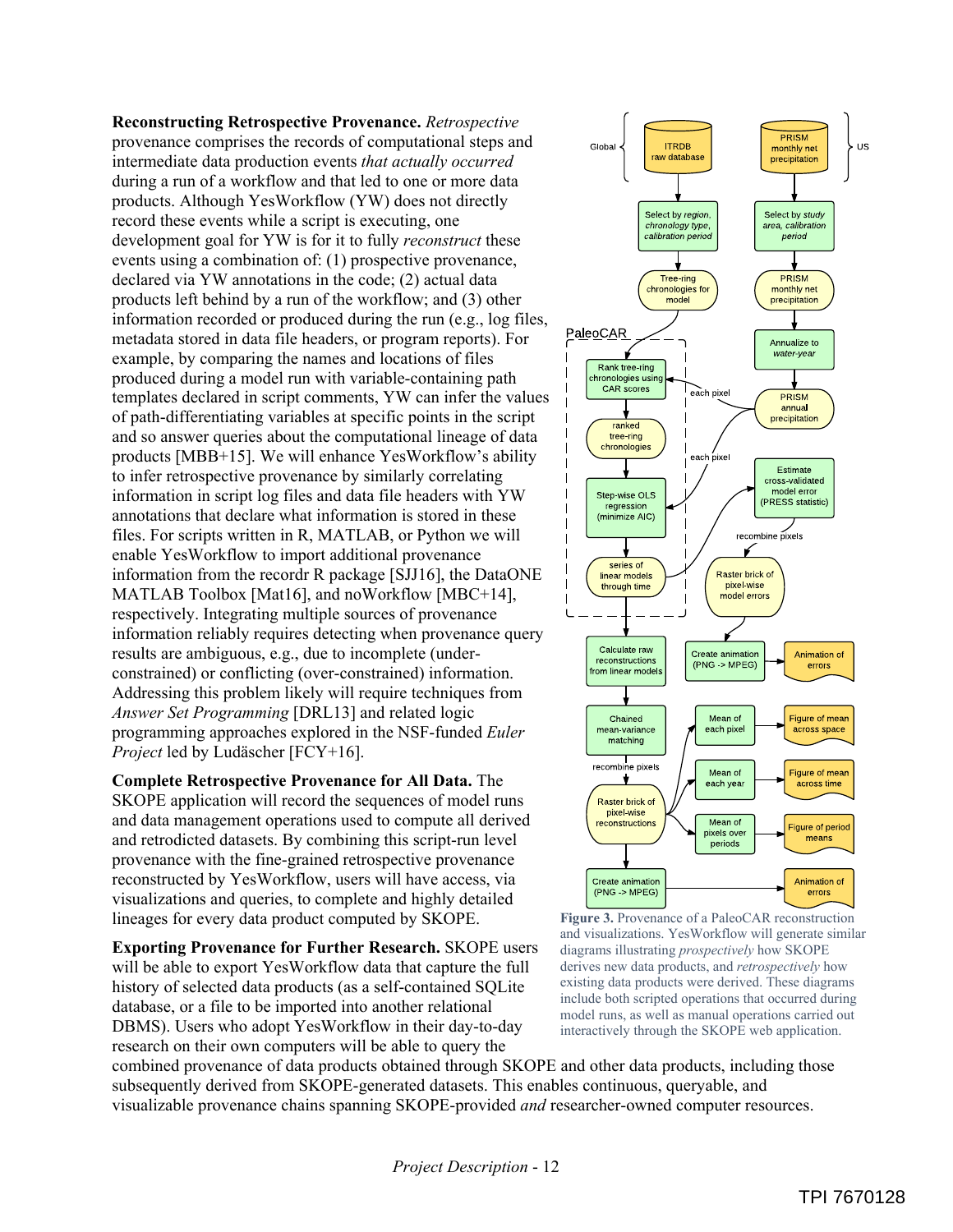### **6.3 SKOPE Support for Reproducible Research**

**Reproducible Computing Environments.** A key objective of SKOPE is full transparency and reproducibility [NAB+15] of operations, computations, and data products. Paleoclimate retrodiction models will be executed within Docker containers to ensure that the computing environments and dependencies are fully documented and reproducible. Researchers will be able to retrieve Docker images from Docker Hub and independently run the models on their own computer systems or public cloud computing resources. Because the full source code for models will be hosted in public Git repositories, model runs will be identified with specific versions of the models, changes between model versions will be evident, and users will be able to acquire, run, and modify the models independently. The source code for SKOPE application and service components will also be hosted in public Git repositories, and Docker images to run the complete SKOPE web application and computational back end will be shared publicly on Docker Hub [DOCK16]. This will allow any organization to reproduce the complete computing environment required to run SKOPE on their own computer systems or on public cloud resources.

**Reproducible Interactive Workflows.** Finally, each scientifically meaningful operation in SKOPE will have an associated YesWorkflow annotation. SKOPE will record the sequence of operations leading to a particular visualization, dataset, or other data product and enable this record later to be viewed and queried using YesWorkflow. For example, a researcher might decide to perform a reconstruction of precipitation from tree-rings using a different set of chronologies than used by the default model—she selects a new set of tree-rings (perhaps using a geographic bounding box) then submits the model with revised inputs to the SKOPE system. Once the latter run completes, the researcher will be able to visualize and query how the final dataset was produced, and the resulting query results will include the interactive operations (i.e., defining the bounding box to select the tree-ring chronologies) as well as the computations that occurred during the model runs that preceded and followed the interactive session. For users' convenience we also expect to provide capabilities for editing and rerunning recorded user interaction sequences as automated workflows within the SKOPE web application; such workflows, however, are likely to be fragile in the long run and thus will contribute less to reproducibility than will visualizations and queries of records of the original interactions and model runs.

### **7. Dissemination Plan**

**Publication/Tool Announcement***.* In early 2018, we will publicize SKOPE's release and illustrate usecases with short technical articles in open-access periodicals in (for example) archaeology, historical geography, sustainability, paleoclimatology, and paleoecology. We will advertise the availability of SKOPE through online and newsletter outlets associated with relevant social and natural science professional organizations and we will attempt to place notices in blogs and newsfeeds of DataONE, Neotoma, tDAR, and SKOPE's participating institutions.

**Online Seminars (Webinars)***.* In spring 2018, Bocinsky, Brin, Rush, and McPhillips will present Webinars—webcast presentations and interactive sessions where participants will learn about the functions available in SKOPE and will use the tool while SKOPE personnel are available (digitally) to answer questions. We expect that it will be possible to do this, at a minimum, in SAA and DataONE webinar series. The webinars will be recorded and freely available on the SKOPE website.

The first webinar will focus on *researchers* who explore and download paleoenvironmental data and *tinkerers* who will also adjust and rerun the models. We will introduce SKOPE and guide participants through the processes of selecting a point or area of interest, viewing graphs, time-lapse videos and summary statistics, downloading the data for further statistical or GIS processing, and adjusting model parameters for alternative reconstructions. The workshop will highlight use cases that demonstrate how SKOPE can be used to answer actual research and policy questions. We will also discuss the methods that underlie key reconstructions and how users can delve into the provenance of the data they want to use.

The second webinar will focus on *modelers* who may edit model source code, download a model to run it locally, or contribute a model or dataset to SKOPE. In this workshop, Bocinsky, Rush, and McPhillips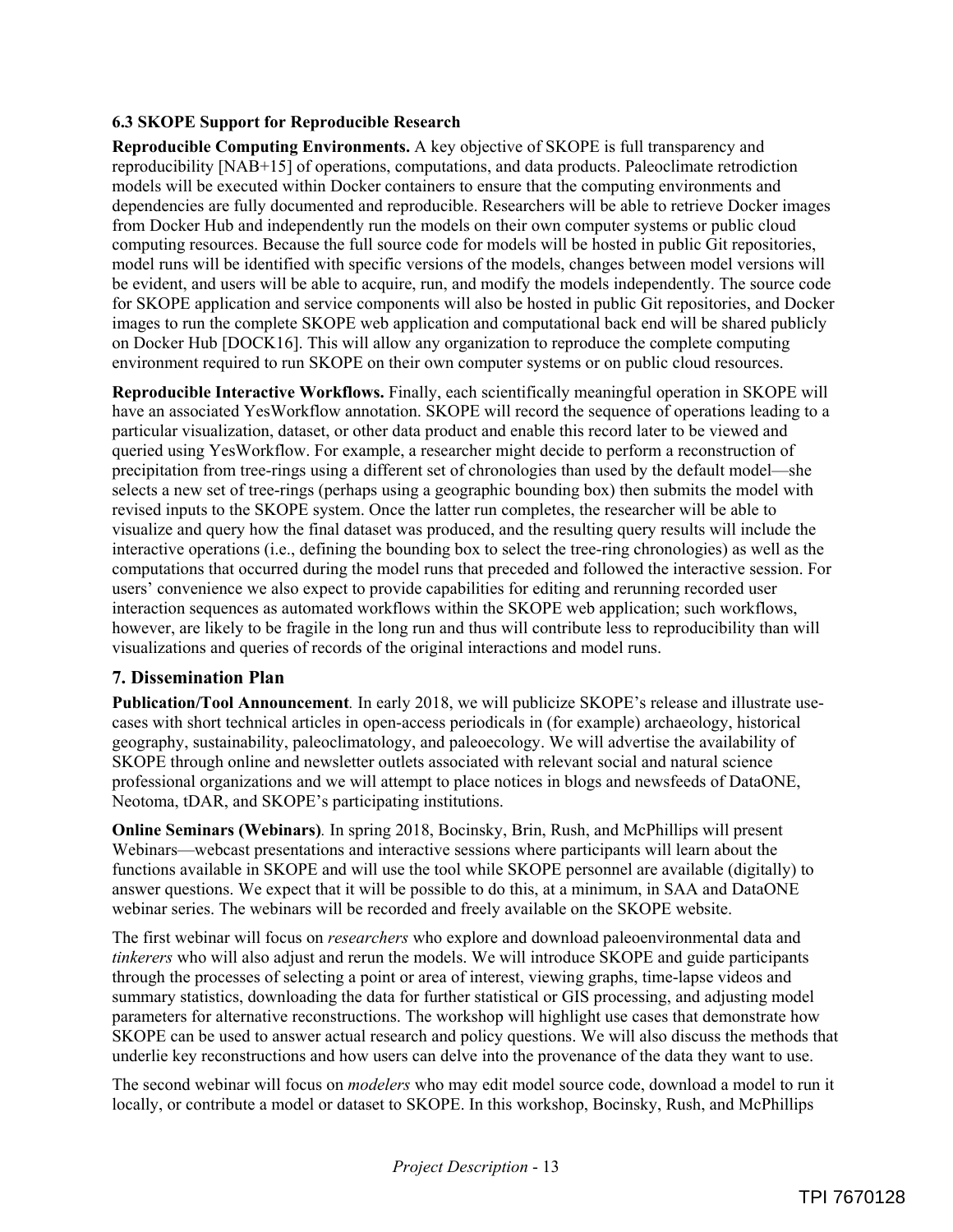will review SKOPE's basic functionality, and delve deeper into the provenance-recording and modeldownload functions. They will also cover registering new models and data on the SKOPE platform.

**Conference Presentations and Exhibition Booth***.* In addition to the webinars, we will co-host a booth in the exhibition hall at the 2018 SAA meetings in Washington, D.C. SKOPE personnel will assist potential users in exploring SKOPE using laptops at the booth. Throughout the project, key project personnel will provide presentations on different aspects of the project at relevant professional meetings.

**Web Metrics***.* We will track web metrics on page-views, downloads, and model runs using Google Analytics. Source code downloads and forks will be tracked using GitHub's repository tracking systems.

# **8. Project Personnel and Responsibilities**

Project personnel have international reputations in archaeology, computer science, paleoenvironmental modeling, and ecology. Having worked effectively together for 2+ years on the BCC-SKOPE pilot, we are prepared to immediately initiate the project. Consultants are identified in the Technical Plan.

**Keith Kintigh** (PI) is Associate Director of the School of Human Evolution and Social Change and Professor of Archaeology at ASU. He serves on the Board of Directors of Digital Antiquity and is a former president of the SAA. Kintigh led the initial development of tDAR (the Digital Archaeological Record; [Kin06,MK10]), an international digital repository for archaeological data. He has extensive experience leading and participating in transdisciplinary research and will be responsible for overall project leadership and coordination.

**Timothy Kohler** (PI) is Regents Professor of Anthropology at WSU, external professor at SFI, and Research Associate at Crow Canyon Archaeological Center (CCAC). He directed a joint WSU/University of Washington IGERT training grant on evolutionary methods and theory in anthropology and biology. For 12 years he coordinated the Village Ecodynamics Project, funded by NSF's Biocomplexity and CNH competitions (see Section 4). Kohler will coordinate the project's paleoclimate, paleovegetation, and paleodemographic efforts, working with Bocinsky, the consultants, and the WSU RA.

**Bertram Ludäscher** (PI) is Professor and Director of the Center for Informatics Research in Science and Scholarship in the Graduate School of Library and Information Science at the University of Illinois, Urbana-Champaign (UIUC). He is a faculty affiliate at NCSA and the Department of Computer Science. Ludäscher is a leader in scientific data and knowledge management research, focusing on workflows, provenance, data integration, and knowledge representation. He co-founded the open-source Kepler project, and serves on the DataONE leadership team. Ludäscher will oversee the overall technical direction, focusing on models and techniques for provenance analytics.

**R. Kyle Bocinsky** (Co-PI) is the Director of Sponsored Projects at CCAC and Adjunct Research Faculty at WSU. He has extensive experience developing paleoenvironmental reconstruction tools. He led development of *PaleoCAR*, the SKOPE prototype's paleoclimate model, and *FedData,* which downloads data from federated repositories and is essential to SKOPE workflows. With WSU researchers and our external collaborators Bocinsky will extend *PaleoCAR* to the CONUS, develop a SW maize paleoproductivity reconstruction, and implement the other reconstruction methods listed in Table 1.

**Ann Kinzig** (Co-PI) is Professor in the ASU School of Life Sciences, Chief Research Strategist in ASU's Global Institute of Sustainability, and was co-PI of one of the CNH projects SKOPE is leveraging. As an ecologist, Kinzig will provide key oversight of project modeling efforts and will assist in adapting the risk landscape and ethnobotanical species presence models to SKOPE.

**Timothy McPhillips** (Co-PI) is a scientific software developer at UIUC. He designed the *Blu-Ice/DCS* software used at synchrotron light sources around the world; co-developed the *RestFlow* workflow system used by the *AutoDrug* fragment-based drug design platform; and is the primary developer of *YesWorkflow*. McPhillips will lead the SKOPE engineering team, continue developing YesWorkflow, and pursue opportunities for accelerating *PaleoCAR* and other retrodiction models using GPUs.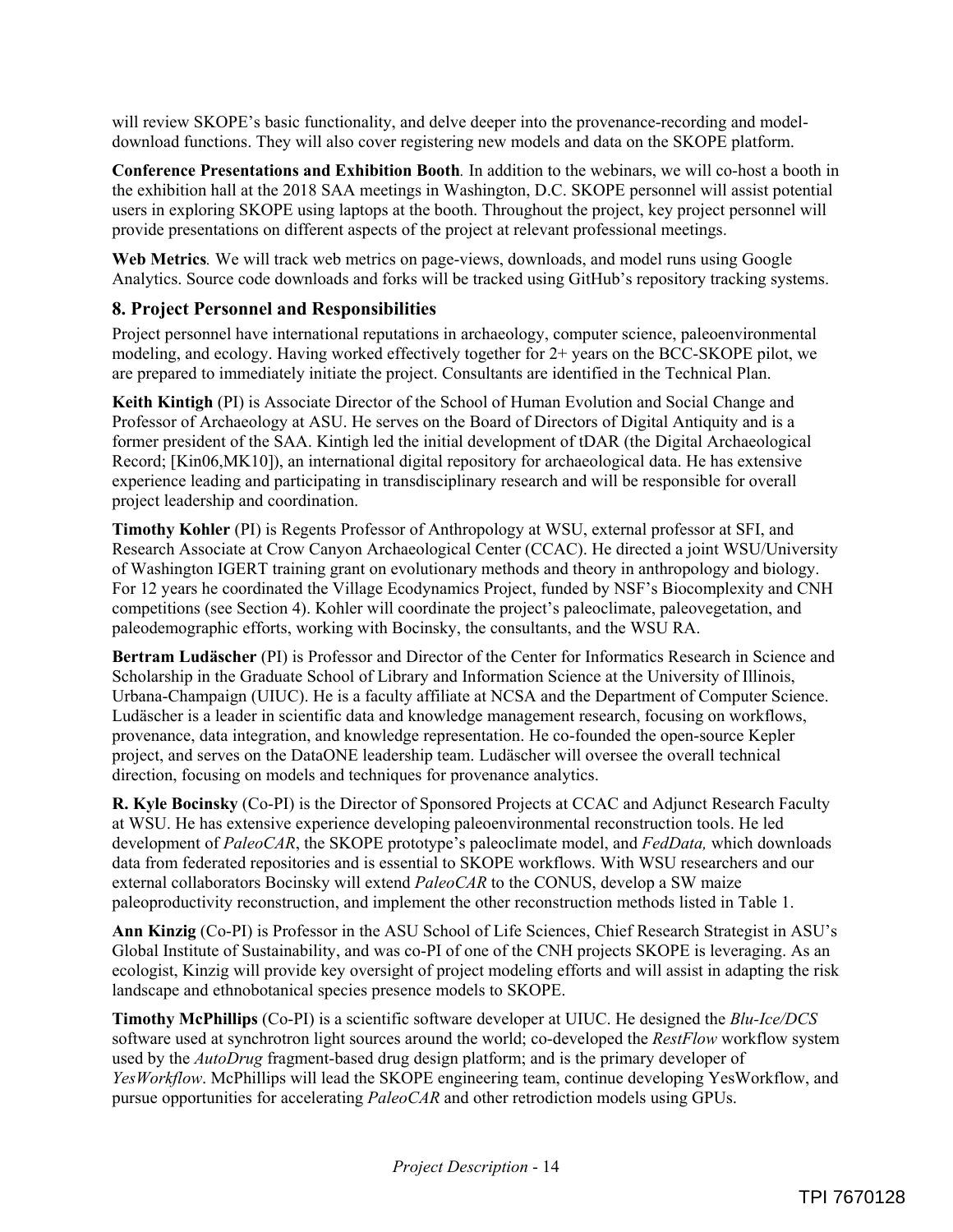**Shaowen Wang** (Co-PI) is Professor of Geography & Geographic Information Science at UIUC, Associate Director of NCSA, and Founding Director of CyberGIS Center for Advanced Digital and Spatial Studies. He was a Councilor of the Open Science Grid. He is President-Elect of the University Consortium for Geographic Information Science, and a member of the National Academies' Board on Earth Sciences and Resources. He has led several multi-institutional NSF grants concerned with cyberGIS and scientific problem solving in numerous disciplines. Wang will supervise cyberGIS project staff, work closely with McPhillips, and oversee NCSA development with a particular emphasis on sustainability.

**Adam Brin** is Director of Technology for ASU's Center for Digital Antiquity. He will ensure that tDAR repository content is effectively integrated in SKOPE, provide expertise in archaeological informatics and assist in ensuring that SKOPE metadata and data meet technical challenges.

**Johnathan Rush** is Education, Outreach, and Training coordinator for the UIUC CyberGIS Center for Advanced Digital and Spatial Studies. During the design grant he assisted in the prototype's implementation on advanced cyberinfrastructure [BRK+16]. He will contribute experience in geovisualization and conduct outreach to the geography and cyberinfrastructure communities.

## **8. Broader Impacts**

**Enhanced Infrastructure for Research and Education.** This project is directly focused on enhancing infrastructure and expanding its use by researchers in academia and industry. SKOPE builds on vast amounts of prior data collection and previous research, transforming them into readily usable environmental knowledge. SKOPE will substantially enhance scholars' ability to execute reproducible research on a broad range of social and natural science research topics, especially those involving longterm interactions of humans with their environments. SKOPE will also facilitate ongoing monitoring and improvement of included models for compatibility, efficiency, and accuracy. Inside and outside SKOPE, researchers will be able to use YesWorkflow's provenance-tracking capabilities.

**Education and the General Public.** All users will have free access to high-quality environmental scenarios in which to situate studies in diverse subjects. As members of the general public see how ancient environments differ from modern ones in places of interest to them, SKOPE may serve to highlight the magnitude of both climate change and human impacts.

**Increased Partnerships between Academia and Industry**. SKOPE will make available results of NSFand other publicly-funded paleoenvironmental data both to the academy and to industry. To take a single example, every year, small-scale paleoenvironmental reconstructions are created by thousands of heritage management and environmental assessment projects conducted in response to US law. SKOPE would provide vastly superior information at no cost, freeing funds for other uses.

**Public Policy.** Finding appropriate societal responses to long-term climate change and accelerating anthropogenic impact on landscapes is a critical public policy priority [EKF+13]. Weather and streamflow records from the historic calibrated period are far too short in duration to use in planning [COC+12]. Preparing for impending climate change is increasingly seen as critical to the welfare of the country. [WWL+10] have shown how model-based decision support systems can incorporate long-term environmental records of the sort provided by SKOPE. With SKOPE, planners could much more easily use long-term environmental data to investigate vulnerabilities of existing infrastructure to drought or temperature conditions not experienced in recent history. For example, had long-term environmental data been available in 1922 when the Colorado River Compact was negotiated, their use could have avoided a public policy disaster. Reconstructed streamflow data have shown that the early 20th century—on which water allocation for seven western states is now based—had "the highest sustained flows in the entire record, 1520 to 1961…. In effect, water that was not likely to be in the river on a consistent basis was divided among the basin states" [WGM06].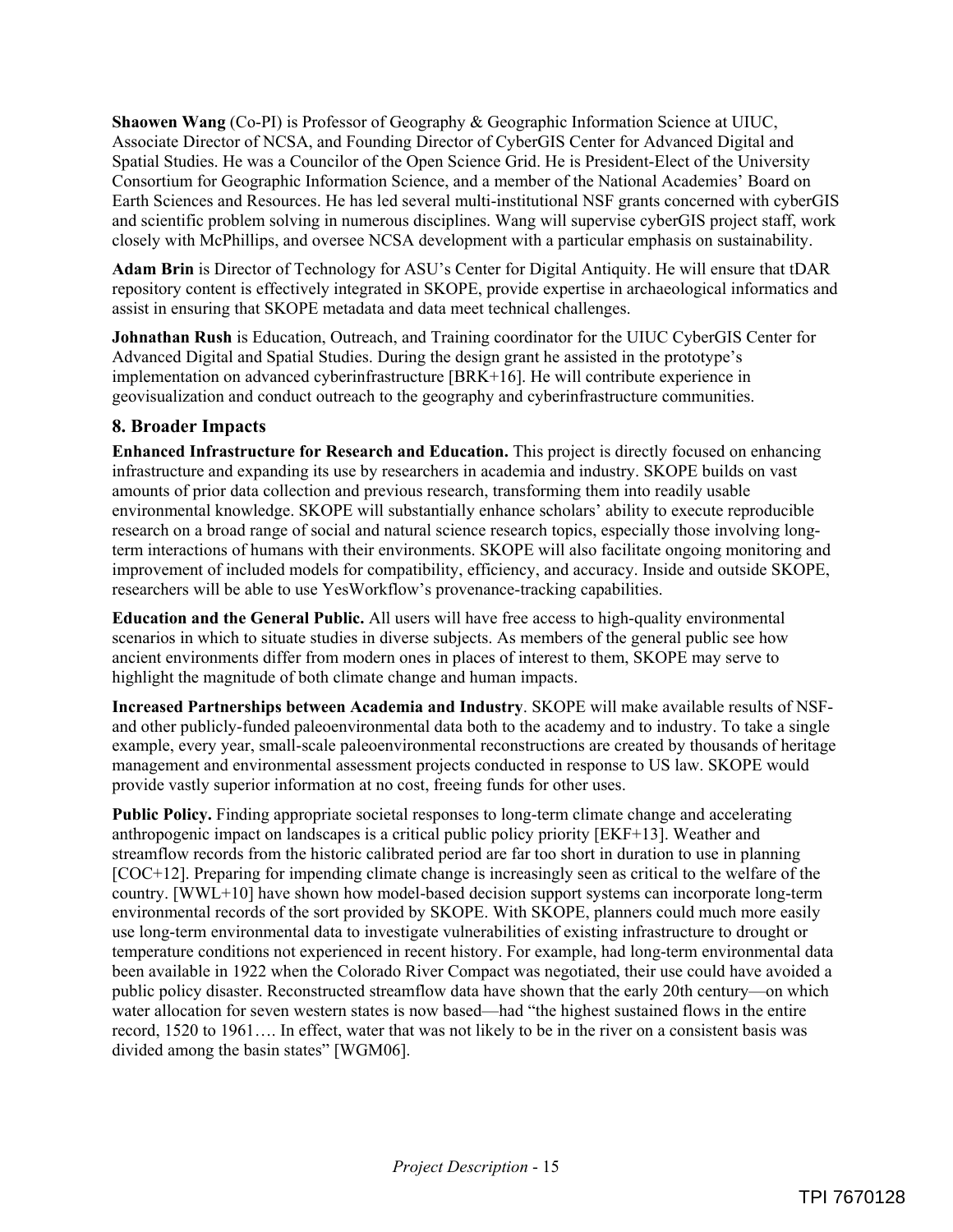### **References Cited**

[ABL09] Anand, M. K., S. Bowers, and B. Ludäscher. (2009) A Navigation Model for Exploring Scientific Workflow Provenance Graphs. In *Proceedings of the 4th Workshop on Workflows in Support of Large-Scale Science*, p. 2. ACM, New York.

[BFG14] Jim Basney, Terry Fleury, and Jeff Gaynor. (2014) CILogon: A Federated X.509 Certification Authority for CyberInfrastructure Logon. In *Concurrency and Computation: Practice and Experience*, 26(13):2225-2239. http://dx.doi.org/10.1002/cpe.3265.

[BK14] Bocinsky, R. Kyle, and Timothy A. Kohler. (2014) A 2,000-year reconstruction of the rain-fed maize agricultural niche in the US Southwest. *Nature Communications* 5:5618. DOI: 10.1038/ncomms6618.

[BKB+16] Bocinsky, R. Kyle, Timothy A. Kohler, Adam Brin, Keith W. Kintigh, Bertram Ludäscher, Timothy McPhillips, Johnathan Rush. (2016) *SKOPE User's Guide*. http://www.envirecon.org/skopeprototype-users-guide (accessed 5 February 2015)

[BKW01] Buneman, Peter, Sanjeev Khanna, and Tan Wang-Chiew. (2001) "Why and where: A characterization of data provenance." In *Database Theory—ICDT 2001*, pp. 316-330. Springer Berlin Heidelberg.

[BMC+06] Bowers, S., T. McPhillips, B. Ludäscher, S. Cohen, and S. B. Davidson. (2006) A Model for User-oriented Data Provenance in Pipelined Scientific Workflows. In *Provenance and Annotation of Data*, pp. 133–147. Springer Berlin Heidelberg.

[Boc15] Bocinsky, R. Kyle. (2015) *PaleoCAR: Paleoclimate Reconstruction from Tree Rings using Correlation Adjusted correlation*. R package version 2.1. https://github.com/bocinsky/PaleoCAR/archive/2.1.tar.gz.

[Boc16] Bocinsky, R. Kyle. (2016) *FedData: Functions to Automate Downloading Geospatial Data Available from Several Federated Data Sources*. R package version 2.0.4. https://github.com/bocinsky/FedData.

[BRK+16] Bocinsky, R. Kyle, Johnathan Rush, Keith W. Kintigh, and Timothy A. Kohler. In Press. Exploration and exploitation in the macrohistory of the prehispanic Pueblo Southwest. *Science Advances*  (accepted 11 February 2016)

[But15] Butterfield, Bradley J. (2015) Environmental filtering increases in intensity at both ends of climatic gradients, though driven by different factors, across woody vegetation types of the southwest USA. *Oikos* 124:1374–1382. doi: 10.1111/oik.02311.

[BVS+16] Brewer, P.W., Velásquez, M.E., Sutherland, E.K. and Falk, D.A. (2016) *Fire History Analysis and Exploration System (FHAES)*. http://www.fhaes.org (accessed 21 February 2016)

[CIL16] CILogon 2.0 - An Integrated Identity and Access Management Platform for Science. http://www.cilogon.org/news/cilogon20 (accessed 21 February 2016)

[CK04] Cook, E. R. and P. J. Krusic. (2004) The North American Drought Atlas. Lamont-Doherty Earth Observatory and the National Science Foundation. http://iridl.ldeo.columbia.edu/SOURCES/.LDEO/.TRL/.NADA2004/.pdsi-atlas.html.

[COC+12] Cutter, S., B. Osman-Elasha, J. Campbell, S.M. Cheong, S. McCormick, R. Pulwarty, S. Supratid, and G. Ziervogel (2012) Managing the risks from climate extremes at the local level. In C. B.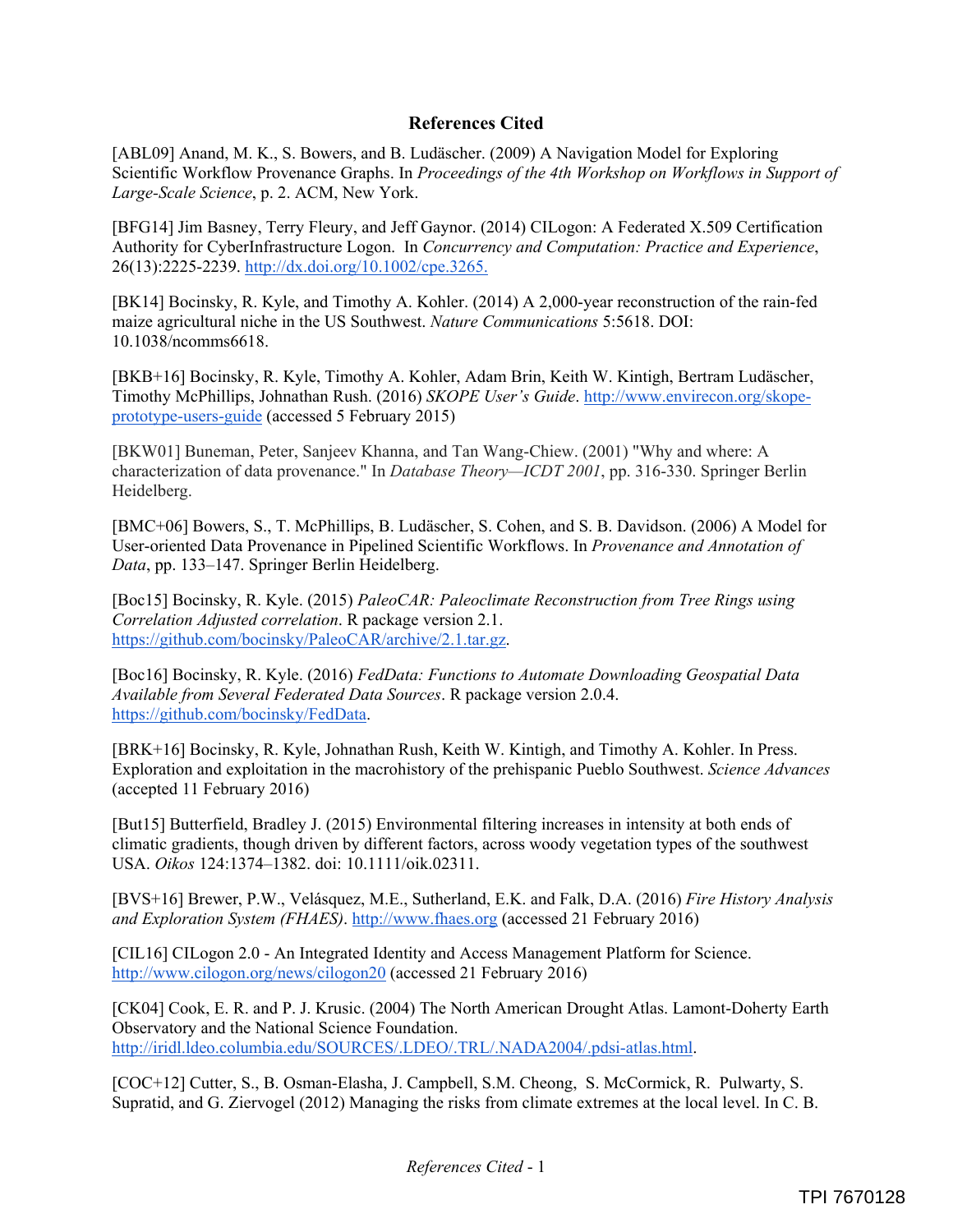Field, V. Barros, T. F. Stocker, D. Qin, D. J. Dokken, K. L. Ebi, M. D. Mastrandrea, K. J. Mach, G.-K. Plattner, S. K. Allen, M. Tignor & P. M. Midgley (Eds.), *Managing the Risks of Extreme Events and Disasters to Advance Climate Change Adaptation: A Special Report of Working Groups I and II of the Intergovernmental Panel on Climate Change (IPCC)*,pp. 291-338. Cambridge University Press, Cambridge, UK, and New York, NY, USA.

[Cyb16] CyberGIS. (2016) *Project Publications*. http://cybergis.cigi.uiuc.edu/cyberGISwiki/doku.php/papers (accessed 24 February 2016).

[DBE+07] Davidson, S. B., S. C. Boulakia, A. Eyal, B. Ludäscher, T. M. McPhillips, S. Bowers, M. K. Anand, and J. Freire. (2007) Provenance in Scientific Workflow Systems. *IEEE Data Eng. Bull.* 30(4):44–50.

[DHS+08] Daly, Christopher, Michael Halbleib, Joseph I. Smith, Wayne P. Gibson, Matthew K. Doggett, George H. Taylor, Jan Curtis and Phillip P. Pasteris. (2008) Physiographically sensitive mapping of climatological temperature and precipitation across the conterminous United States. *International Journal of Climatology*. DOI: 10.1002/joc.1688.

[DRL13] Dey, S., Riddle, S. and Ludäscher, B., (2013). Provenance analyzer: Exploring provenance semantics with logic rules. *5th Workshop on the Theory and Practice of Provenance* (TaPP), Lombard, IL.

[DOCK16] Docker (2016) Build, Ship, & Run Any App, Anywhere. https://hub.docker.com/ (accessed 21 February 2016).

[DONE16] DataONE. (2016) *DataONE: Data Observation Network for Earth*. https://www.dataone.org (accessed 21 February 2016).

[EMD+15] Elliott, J., C. Müller, D. Deryng, J. Chryssanthacopoulos, K. J. Boote, M. Büchner, I. Foster, M. Glotter, J. Heinke, T. Iizumi, and R.C. Izaurralde. (2015) The global gridded crop model intercomparison: Data and modeling protocols for phase 1 (v1.0). *Geoscientific Model Development* 8(2):261–277.

[EKF+13] Ellis, Erle C., Jed O. Kaplan, Dorian Q. Fuller, Steve Vavrus, Kees Klein Goldewijk, and Peter H. Verburg. (2013) Used planet: A global history. *PNAS* 110(20):7978–7985. DOI: 10.1073/pnas.1217241110.

[FCY+16] Franz, N.M., Chen, M., Yu, S., Bowers, S. and Ludäscher, B., (2016) Names are not good enough: reasoning over taxonomic change in the Andropogon complex. *Semantic Web Journal– Interoperability, Usability, Applicability-Special Issue on Semantics for Biodiversity*, 7(6), to appear.

[FRW10] Fyfe, R. M., N. Roberts, and J. Woodbridge (2010) A pollen-based pseudobiomisation approach to anthropogenic land-cover change. *The Holocene* 20:1165–1171.

[FYW+14] Fan, Y., Y. Liu, S. Wang, D. Tarboton, A. Yildirim, and N. Wilkins-Diehr. (2014) Accelerating TauDEM as a Scalable Hydrological Terrain Analysis Service on XSEDE. In *Proceedings of the 2014 Annual Conference on Extreme Science and Engineering Discovery Environment,* p. 5. ACM.

[GF97] Grissino-Mayer, Henri D. and Harold C. Fritts. (1997) The International Tree-Ring Data Bank: An enhanced global database serving the global scientific community. *The Holocene* 7:235–238.

[GMP+11] Gajewski, K., S. Munoz, M. Peros, A. Viau, R. Morlan, and M. Betts. (2011) The Canadian Archaeological Radiocarbon Database (CARD): Archaeological <sup>14</sup>C Dates in North America and their Paleoenvironmental Context. *Radiocarbon* 53(2):371–394.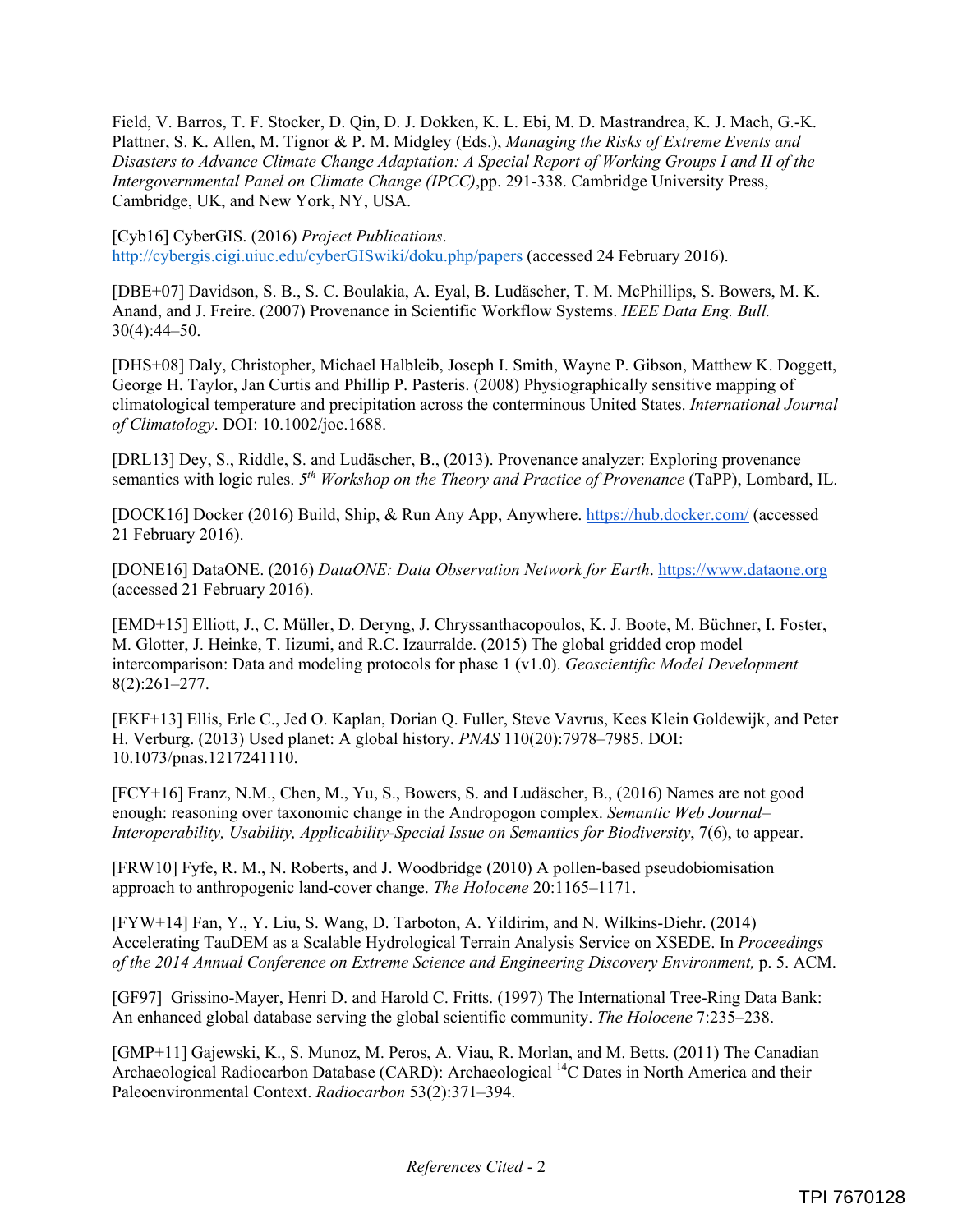[Gri08] Grimm, Eric C. (2008) Neotoma: An Ecosystem Database for the Pliocene, Pleistocene, and Holocene (Draft). http://www.neotomadb.org/uploads/NeotomaManual.pdf.

[HCD+10] Hill, J. Brett, Jeffrey J. Clark, William H. Doelle, and Patrick D. Lyons (2010) Depopulation of the Northern Southwest: A Macroregional Perspective. In *Leaving Mesa Verde: Peril and Change in the Thirteenth-century Southwest*, edited by T. A. Kohler, M. D. Varien, and A. M. Wright, pp. 34-52. University of Arizona Press, Tucson.

[HLL+15] Hu, H., T. Lin, Y. Y. Liu, S. Wang, and L. F. Rodríguez. (2015) CyberGIS-BioScope: a cyberinfrastructure-based spatial decision-making environment for biomass-to-biofuel supply chain optimization. *Concurrency and Computation: Practice and Experience*, 27(16): 4437-4450.

[HPK+08] Hegmon, M., M. Peeples, A. Kinzig, S. Kulow, C.M. Meegan, and M.C. Nelson. (2008) Social Transformation and Its Costs in the Prehistoric US Southwest. *American Anthropologist* 110(3):313–324.

[JHP+03] Jones, James W., Gerrit Hoogenboom, Cheryl H. Porter, Ken J. Boote, William D. Batchelor, L. Anthony Hunt, Paul W. Wilkens, U. Singh, Arjan J. Gijsman, and Joe T. Ritchie. (2003) The DSSAT cropping system model. *European Journal of Agronomy* 18:235–265.

[JWS16] Jeong, M.-H., S. Wang, and C.J. Sullivan. (2016) Analysis of dynamic radiation level changes using surface networks. In *Advancing Geographic Information Science: The past and Next Twenty Years*, Needham, edited by H.J. Onsrud and W. Kuhn, pp. 199-212. MA: GSDI Association Press.

[KAB+14a] Kintigh, Keith W., Jeffrey H. Altschul, Mary C. Beaudry, Robert D. Drennan, Ann P. Kinzig, Timothy A. Kohler, W. Fredrick Limp, Herbert D.G. Maschner, William K. Michener, Timothy R. Pauketat, Peter Peregrine, Jeremy A. Sabloff, Tony J. Wilkinson, Henry T. Wright, and Melinda A. Zeder. (2014) Grand Challenges for Archaeology. *American Antiquity* 79(1):5–24.

[KAB+14b] Kintigh, Keith W., Jeffrey H. Altschul, Mary C. Beaudry, Robert D. Drennan, Ann P. Kinzig, Timothy A. Kohler, W. Fredrick Limp, Herbert D.G. Maschner, William K. Michener, Timothy R. Pauketat, Peter Peregrine, Jeremy A. Sabloff, Tony J. Wilkinson, Henry T. Wright, and Melinda A. Zeder. (2014) Grand Challenges for Archaeology. *Proceedings of the National Academy of Sciences* 111(3):879-880.

[KAK+15] Kintigh, Keith W., Jeffrey H. Altschul, Ann P. Kinzig, W. Fredrick Limp, William K. Michener, Jeremy A. Sabloff, Edward J. Hackett, Timothy A. Kohler, Bertram Ludäscher, and Clifford A. Lynch. (2015) Cultural Dynamics, Deep Time, and Data: Planning Cyberinfrastructure Investments for Archaeology. *Advances in Archaeological Practice* 3(1):1-15. DOI: 10.7183/2326-3768.3.1.1.

[KB15] Kohler, Timothy A. and R. Kyle Bocinsky. (2015) Compiled Tree-ring Dates from the Southwestern United States. tDAR id: 399315; doi:10.6067/XCV86974XW.

[KBC+12] Kohler, Timothy A., R. Kyle Bocinsky, Denton Cockburn, Stefani A. Crabtree, Mark D. Varien, Kenneth E. Kolm, Schaun Smith, Scott G. Ortman, and Ziad Kobti. (2012) Modelling Prehispanic Pueblo Societies in their Ecosystems. *Ecological Modelling* 241:30–41. DOI: 10.1016/j.ecolmodel.2012.01.002.

[KCB+15] Kohler, Timothy A., Stefani A. Crabtree, R. Kyle Bocinsky, and Paul L. Hooper. (2015) Sociopolitical Evolution in Midrange Societies: The Prehispanic Pueblo Case. SFI Working Paper 2015- 04-011, DOI: 10.13140/RG.2.1.1737.3204. Chapter in volume tentatively titled *Complexity and Society: An Introduction to Complex Adaptive Systems and Human Society*, edited by Jeremy Sabloff et al., submitted to Princeton University Press, Princeton, NJ.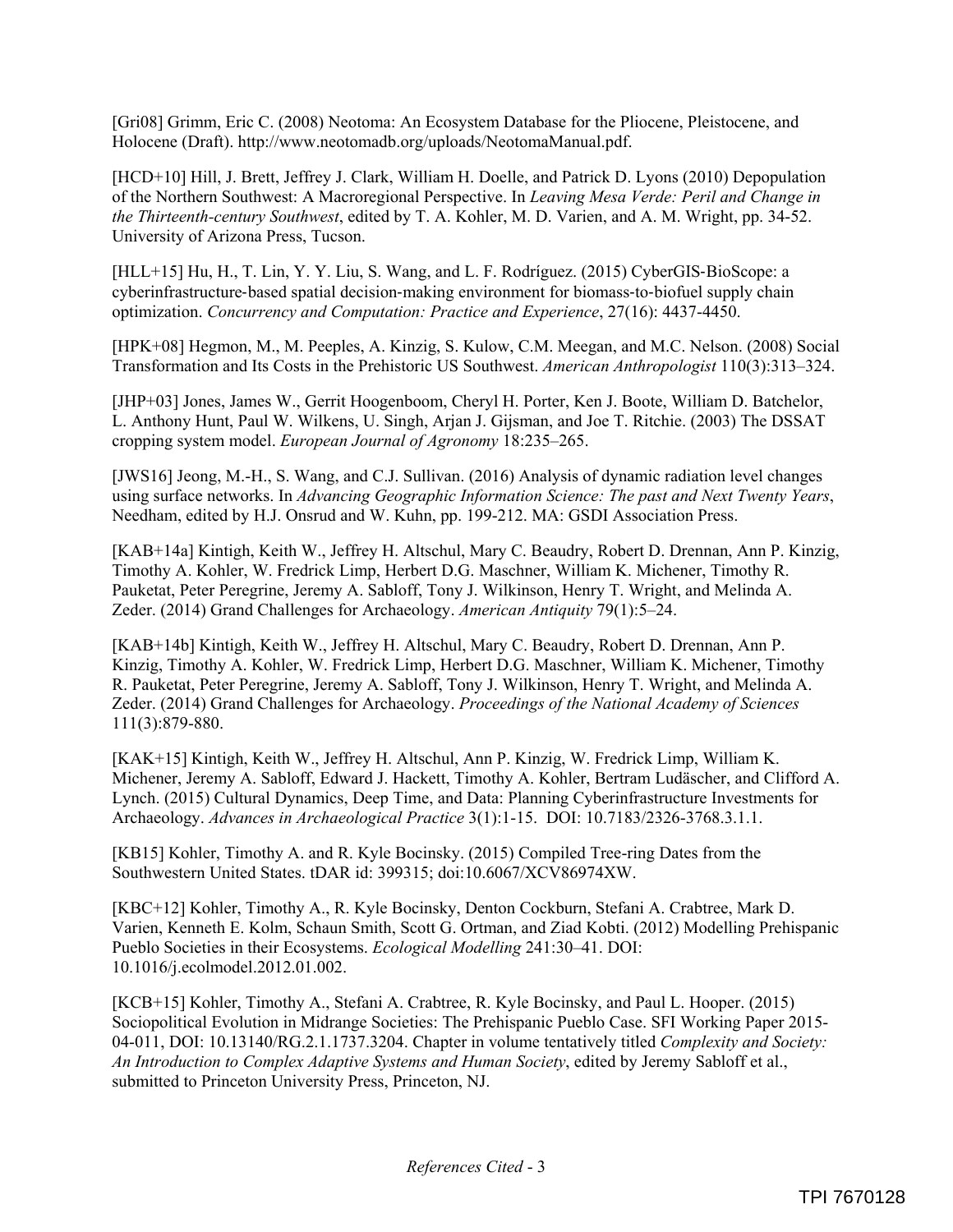[Kin06] Kintigh, Keith W. (2006) The Promise and Challenge of Archaeological Data Integration. *American Antiquity* 71(3):567–578.

[KOG+14] Kohler, Timothy A., Scott G. Ortman, Katie E. Grundtisch, Carly M. Fitzpatrick, and Sarah M. Cole. (2014) The Better Angels of Their Nature: Declining Violence Through Time among Prehispanic Farmers of the Pueblo Southwest. *American Antiquity* 79(3):444–464.

[KR14] Kohler, Timothy A. and Kelsey M. Reese. (2014) Long and Spatially Variable Neolithic Demographic Transition in the North American Southwest. *PNAS* 111(28):10101-10106.

[Kur16] Kurator. (2016) *Kurator.* Project web page, accessed 02/24/2016 at https://opensource.ncsa.illinois.edu/projects/KURATOR.

[KV12] Kohler, Timothy A., and Mark D. Varien (editors). (2012) *Emergence and Collapse of Early Villages: Models of Central Mesa Verde Archaeology*. University of California Press, Berkeley.

[LKB+12] Ljungqvist, F. C., P. J. Krusic, G. Brattström, and H. S. Sundqvist. (2012) Northern Hemisphere temperature patterns in the last 12 centuries. *Climate of the Past* 8: 227. doi:10.5194/cp-8- 227-2012.

[LMS+15] Ludäscher, B., T.M. McPhillips, T. Song, J. Hanken, D. Lowery, J.A. Macklin, P.J. Morris, and R.A. Morris. (2015) Kurator: An Extensible, open-source workflow platform for users and makers of data curation tools. *Society for the Preservation of Natural History Collections, 30th Annual Meeting.*

[LP15] Ludäscher, Bertram, and Beth Plale(editors). (2015) *Provenance and Annotation of Data and Processes: 5th International Provenance and Annotation Workshop, IPAW 2014, Cologne, Germany, June 9-13, 2014. Revised Selected Papers*. Vol. 8628. Springer.

[LPW15] Liu, Y., A. Padmanabhan, and S. Wang. (2015) CyberGIS Gateway for enabling data-rich geospatial research and education: CYBERGIS GATEWAY. Concurrency and Computation: Practice and Experience,27(2): 395–407. http://doi.org/10.1002/cpe.3256.

[MAB+12] Michener, W.K., S. Allard, A. Budden, R.B. Cook, K. Douglass, M. Frame, S. Kelling, R. Koskela, C. Tenopir, and D. Vieglais. (2012) Participatory Design of DataONE—Enabling Cyberinfrastructure for the Biological and Environmental Sciences. *Ecological Informatics* 11:5–15.

[Mat15] Matson, R.G. (in press) The nutritional context of the Pueblo III depopulation of the northern San Juan: Too much maize? *Journal of Archaeological Science: Reports*. http://dx.doi.org/10.1016/j.jasrep.2015.08.032.

[Mat16] Matab DataONE Toolbox. https://github.com/DataONEorg/matlab-dataone.

[MBB+15] McPhillips, T., S. Bowers, K. Belhajjame, and B. Ludäscher. (2015) Retrospective Provenance Without a Runtime Provenance Recorder. *7th USENIX Workshop on the Theory and Practice of Provenance* (TaPP'15), July 8-9, Edinburgh, Scotland.

[MBC+14] Murta, L., V. Braganholo,, F. Chirigati,, D. Koop, and J. Freire. (2014) noWorkflow: Capturing and analyzing provenance of scripts. In *Provenance and Annotation of Data and Processes,* pp.71-83. Springer International Publishing.

[MCH+09] Marchant, R., A. Cleef, S. P. Harrison, H. Hooghiemstra, V. Markgraf, J. van Boxel, T. Ager, L. Almeida, R. Anderson, C. Baied, H. Behling, J. C. Berrio, R. Burbridge, S. Bjorck, R. Byrne, M. Bush, J. Duivenvoorden, J. Flenley, P. De Oliveira, B. van Geel, K. Graf, W. D. Gosling, S. Harbele, T. van der Hammen, B. Hansen, S. Horn, P. Kuhry, M.-P. Ledru, F. Mayle, B. Leyden, S. Lozano-Garcıa, M.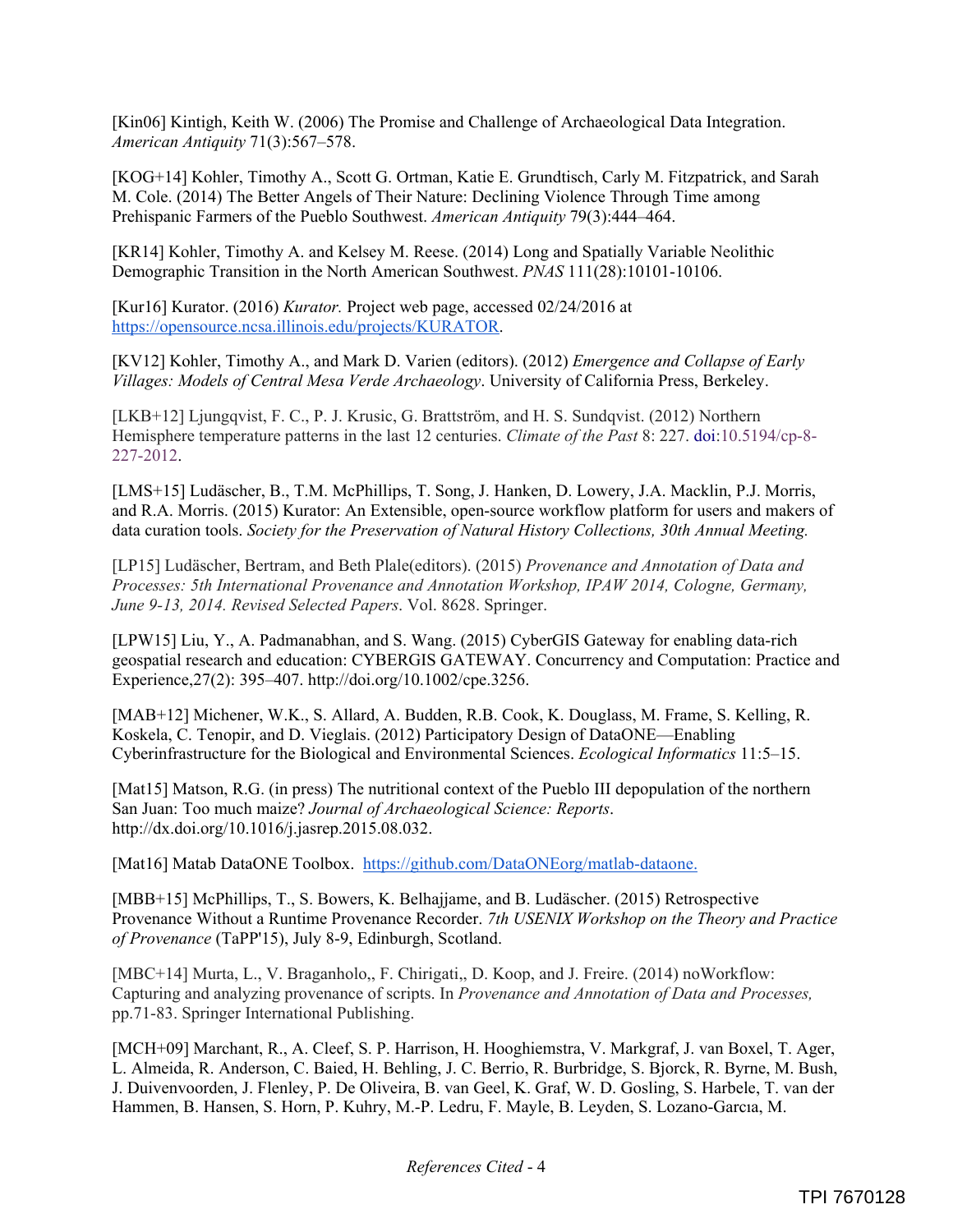Melief, P. Moreno, N. T. Moar, A. Prieto, G. van Reenen, M. Salgado-Labouriau, F. Schäbitz, E. J. Schreve-Brinkman, and M. Wille. (2009) Pollen-based biome reconstructions for Latin America at 0, 6000 and 18 000 radiocarbon years ago. *Climate of the Past* 5:725-767. doi:10.5194/cp-5-725-2009.

[MJ03] Mann, Michael E. and Phil D. Jones. (2003) Global surface temperatures over the past two millennia. *Geophysical Research Letters* 30(15). doi:10.1029/2003GL017814. [MK10] McManamon, Francis P., and Keith W. Kintigh. 2010. Digital Antiquity: Transforming Archaeological Data into Knowledge. *SAA Archaeological Record* 10(2): 37-40.

[MLK+15] P.J. Morris, B. Ludäscher, S. Köhler, J. Hanken, D. Lowery, J.A. Macklin, T.M. McPhillips, P.J. Morris, R.A. Morris, and T. Song. (2015) A scientific workflow tool for targeted data quality improvement of natural science collections data. *DemoCamp: Society for the Preservation of Natural History Collections, 30th Annual Meeting.* 

[MSH+05] Moberg, A., D. M. Sonechkin, K. Holmgren, N. M. Datsenko, and W. Karlén. (2005) Highly Variable Northern Hemisphere Temperatures Reconstructed from Low- and High-Resolution Data. *Nature* 433:613–617.

[MSK+15] McPhillips,Timothy, Tianhong Song,Tyler Kolisnik, Steve Aulenbach, Khalid Belhajjame, Kyle Bocinsky, Yang Cao, James Cheney, Fernando Chirigati, Saumen Dey, Juliana Freire, Christopher Jones, James Hanken, Keith W. Kintigh, Timothy A. Kohler, David Koop, James A. Macklin, Paolo Missier, Mark Schildhauer, Christopher Schwalm, Yaxing Wei, Mark Bieda, and Bertram Ludäscher. (2015) YesWorkflow: A User-Oriented, Language-Independent Tool for Recovering Workflow Information from Scripts. *International Journal of Digital Curation* 10(1):298–313. DOI: 10.2218/ijdc.v10i1.370.

[NAB+15] Nosek, B.A., G. Alter, G.C. Banks, D. Borsboom, S.D. Bowman, S.J. Breckler, S. Buck, C.D. Chambers, G. Chin, G. Christensen, and M. Contestabile. (2015) Promoting an open research culture: Author guidelines for journals could help to promote transparency, openness, and reproducibility. *Science (New York, NY)*, *348*(6242):1422. (Available from https://cos.io/top/).

[NCSA16] NCSA. (2016) *ROGER System Information.* https://wiki.ncsa.illinois.edu/display/ROGER/ (accessed 24 February 2016).

[Nel11] Nelson, Margaret C. (2011) Synthesis: Vulnerability, Traps, and Transformations—Long Term Perspectives from Archaeology. *Ecology and Society* 16 (2): 24. (online) URL: http://www.ecologyandsociety.org/vol16/iss2/art24/.

[Neo16a] Neotoma. (2016) *Neotoma Paleoecology Database*. http://www.neotomadb.org (accessed 21 February 2016).

[Neo16b] North American Pollen Database. http://www.neotomadb.org/groups/category/napd (accessed 21 February 2016).

[NHK+11] Nelson, M. C., M. Hegmon, S. R. Kulow, M. A. Peeples, K. W. Kintigh, and A. P. Kinzig. (2011) Resisting Diversity: A Long-term Archaeological Study. *Ecology and Society* 16(1):online 25. URL: http://www.ecologyandsociety.org/vol16/iss1/art25/.

[NHK+12] Nelson, M.C., M. Hegmon, K.W. Kintigh, A.P. Kinzig, B.A. Nelson, J.M. Anderies, D.A. Abbott, K.A. Spielmann, S.E. Ingram, M.A. Peeples, S. Kulow, C.A. Strawhacker, and C. Meegan. (2012) Long-term Vulnerability and Resilience: Three Examples from Archaeological Study in the Southwestern US and Northern Mexico. In *Surviving Sudden Environmental Change,* edited by J. Cooper and P. Sheets, pp. 193–217. University Press of Colorado, Boulder.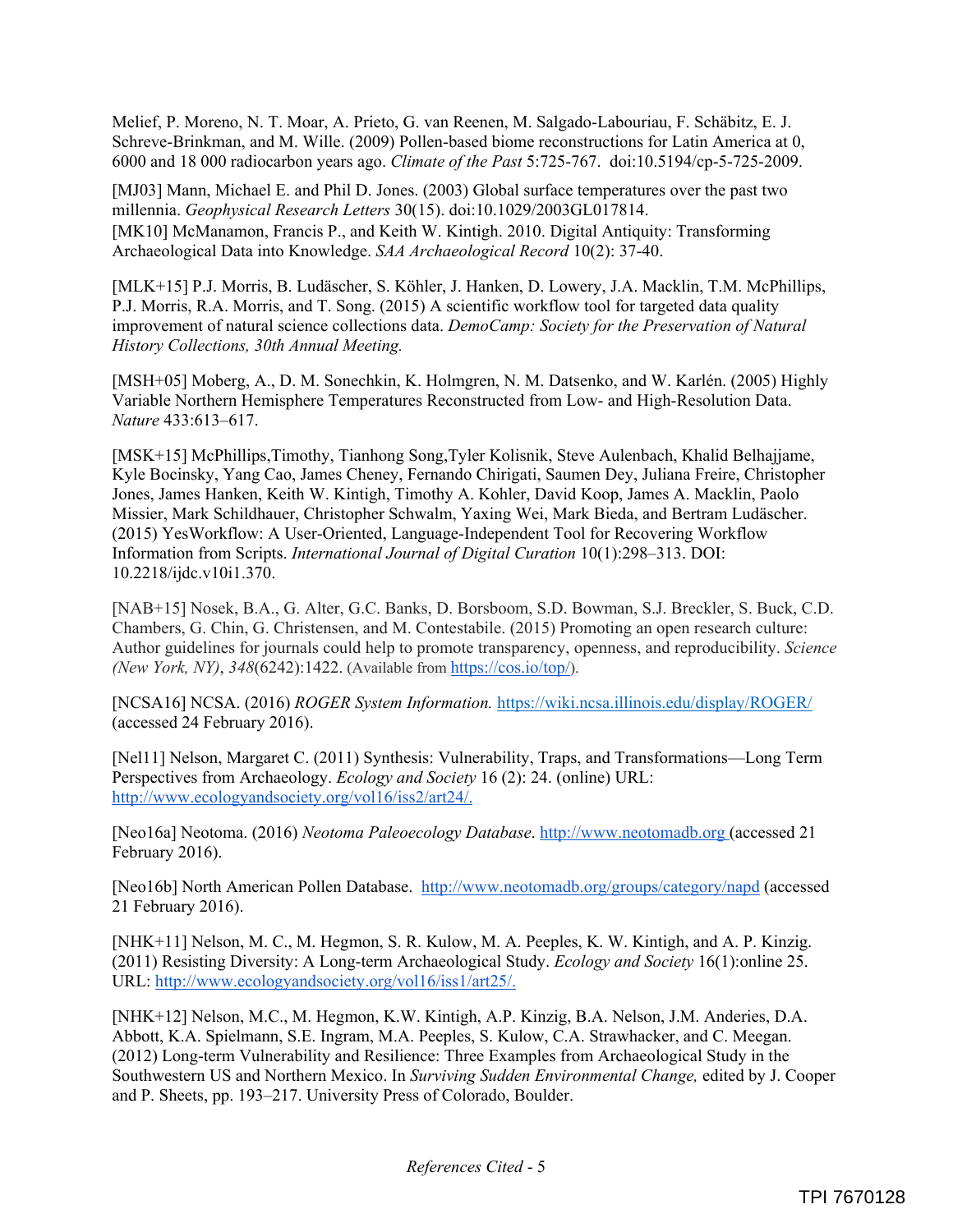[NID+16] Nelson, Margaret C., Scott E. Ingram, Andrew J. Dugmore, Richard Streeter, Matthew A. Peeples, Thomas H. McGovern, Michelle Hegmon, Jette Arneborg, Keith W. Kintigh, Seth Brewington, Katherine A. Spielmann, Ian A. Simpson, Colleen Strawhacker, Laura E.L. Comeau, Andrea Torvinen, Christian K. Madsen, George Hambrecht, and Konrad Smiarowski. (2016) Climate Challenges, Vulnerabilities, and Food Security. *PNAS* published online before print December 28, 2015, 113(2):298- 303. DOI:10.1073/pnas.1506494113; http://www.pnas.org/content/113/2/298.

[NKA+10] Nelson, M. C., K. Kintigh, D. R. Abbott, and J. M. Anderies. (2010) The Cross-scale Interplay between Social and Biophysical Context and the Vulnerability of Irrigation-dependent societies: Archaeology's Long Term Perspective. *Ecology and Society* 15(3): 31. [online] URL: http://www.ecologyandsociety.org/vol15/iss3/art31/.

[NRCS16a] NRCS: Natural Resources Conservation Service, United States Department of Agriculture. (2016a) *Soil Survey Geographic (SSURGO) Database*. http://sdmdataaccess.nrcs.usda.gov/ (accessed 21 February 2016).

[NRCS16b] NRCS: Natural Resources Conservation Service, United States Department of Agriculture. (2016b) *Gridded Soil Survey Geographic (SSURGO) Database*. http://www.nrcs.usda.gov/wps/portal/nrcs/detail/soils/survey/geo/?cid=nrcs142p2\_053628 (accessed 21 February 2016).

[Ort16] Ortman, Scott G. (2016) Uniform Probability Density Analysis and Population History in the Northern Rio Grande. *Journal of Archaeological Method and Theory* 23:95-106 DOI 10.1007/s10816- 014-9227-6.

[OW12] Ohlwein, Christian, and Eugene R. Wahl. (2012) Review of probabilistic pollen-climate transfer methods. *Quaternary Science Reviews* 31:17-29.

[OWP85] Overpeck, J. T., T. Webb III, and I. C. Prentice. (1985) Quantitative interpretation of fossil pollen spectra: dissimilarity coefficients and the method of modern analogs. *Quaternary Research* 23:87– 108.

[PGH+96] Prentice, I. C., J, Guiot, B. Huntley, D. Jolly, and R. Cheddadi. (1996) Reconstructing biomes from palaeoecological data: a general method and its application to European pollen data at 0 and 6 ka. *Climate Dynamics* 12:185–194.

[RCG+10] Reid, Walter V., D. Chen, L. Goldfarb, Heide Hackmann, Y.T. Lee, K. Mokhele, Elinor Ostrom, Kari Raivio, Johan Rockström, Hans Joachim Schellnhuber, and A. White. (2010) Earth system science for global sustainability: grand challenges. *Science* 330:916–917.

[RT13] Roderick, M. J. and T. L. Nyerges. (2013) Structured Participation Toolkit: An enabler for knowledge production in Science Gateway, Cluster Computing (CLUSTER), *2013 IEEE International Conference*, Indianapolis, IN, 2013, p. 1-3. doi: 10.1109/CLUSTER.2013.6702699.

[SBO+16] Schwindt, D. M., R. K. Bocinsky, S. G. Ortman, D. M. Glowacki, M. D. Varien, and T. A. Kohler. (2016) The Social Consequences of Climate Change in the Central Mesa Verde Region. *American Antiquity* 81(1):74–96.

[SJJ16] Slaughter, P., M. B. Jones, and C. Jones. (2016) *recordr: Provenance tracking for R*. R package. https://github.com/NCEAS/recordr.

[SKOPE16a] SKOPE. (2016) SKOPE: Synthesizing Knowledge of Past Environments. http://envirecon.org/ (accessed 9 February 2016).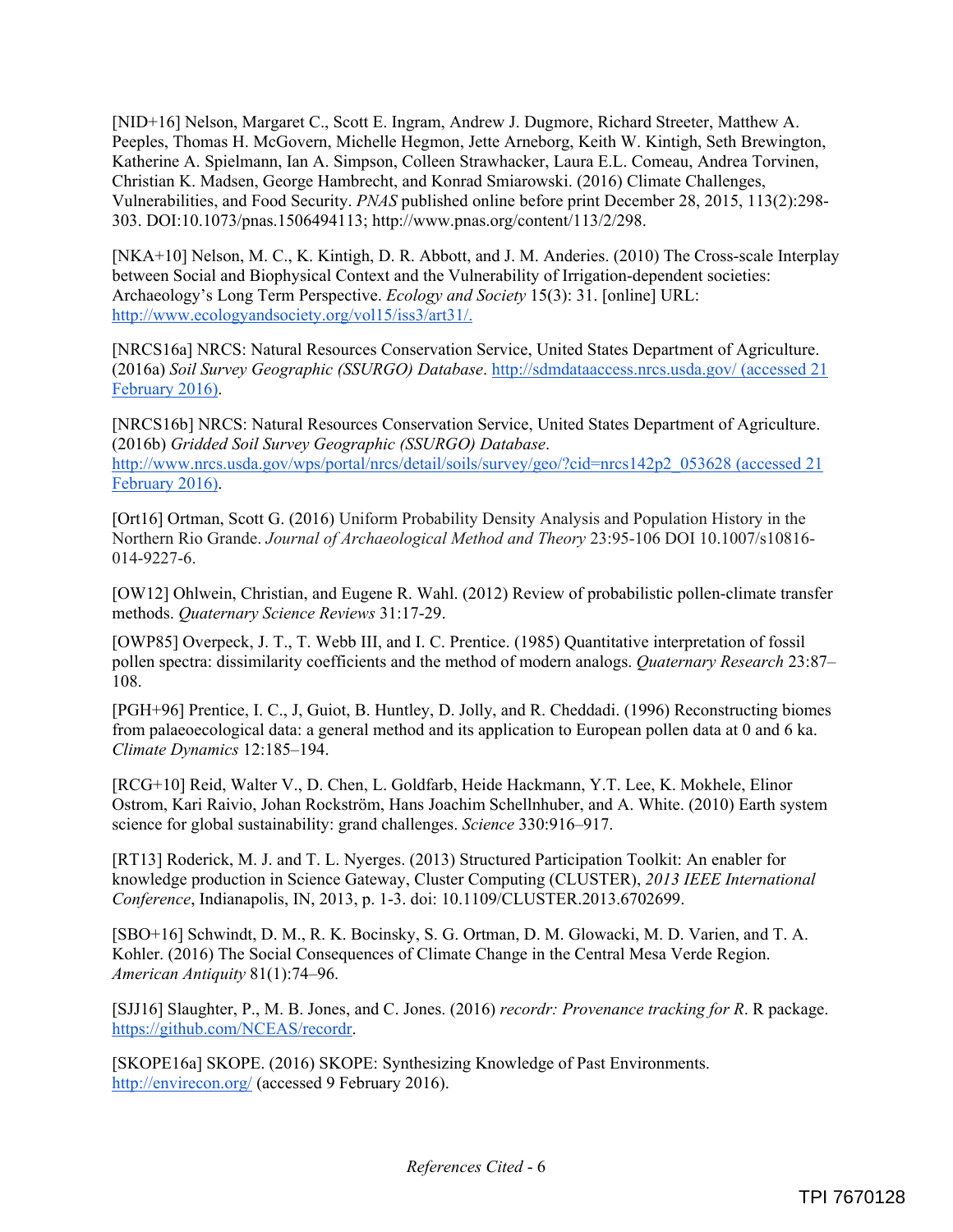[SKOPE16b] SKOPE. (2016b) SKOPE: Synthesizing Knowledge of Past Environments Prototype. http://demo.envirecon.org/browse/ (accessed 9 February 2016).

[TDAR16] TDAR: The Digital Archaeological Record. (2016) *tDAR: The Digital Archaeological Record, A Service of Digital Antiquity*. http://www.tdar.org(accessed 21 February 2016).

[TREE16] TreeFlow. (2016) *TreeFlow: Streamflow reconstructions from tree rings*. http://treeflow.info(accessed 21 February 2016).

[USGS16a] USGS: U.S. Geological Survey. (2016) *The National Elevation Dataset*. http://ned.usgs.gov(accessed 21 February 2016).

[USGS16b] USGS: U.S. Geological Survey. (2016) *The National Hydrography Dataset*. http://nhd.usgs.gov(accessed 21 February 2016).

[VLG11] Viau, A.E., M. Ladd, and K. Gajewski. (2011) The climate of North America during the past 2000 years reconstructed from pollen data. *Global and Planetary Change* 84-85:75–83. doi:10.1016/j.gloplacha.2011.09.010.

[WAB+13] Wang, S., L. Anselin, B. Bhaduri, C. Crosby, M.F. Goodchild, Y. Liu, and T. L. Nyerges. (2013) CyberGIS software: a synthetic review and integration roadmap. International Journal of Geographical Information Science, 27(11): 2122–2145. http://doi.org/10.1080/13658816.2013.776049

[WGM06] Woodhouse, C. A., S. T. Gray, and D. M. Meko. (2006) Updated Streamflow Reconstructions for the Upper Colorado River Basin. *Water Resources Research 42*(5).

[WKK+14] Wells, J. J., E.C. Kansa, S. W. Kansa, S. J. Yerka, D. G. Anderson, T. G. Bissett, K. N. Myers, and R. C. DeMuth. (2014) Web-based discovery and integration of archaeological historic properties inventory data: The Digital Index of North American Archaeology (DINAA). *Literary and Linguistic Computing* 29(3):349-360. DOI: 10.1093/llc/fqu028.

[WWL+10] White, D. D., A. Wutich, K. L. Larson, P. Gober, T. Lant, and C. Senneville. (2010) Credibility, salience, and legitimacy of boundary objects: water managers' assessment of a simulation model in an immersive decision theater. *Science and Public Policy* 37(3):219-232.

[YW16] YesWorkflow Source Code Repository https://github.com/yesworkflow-org/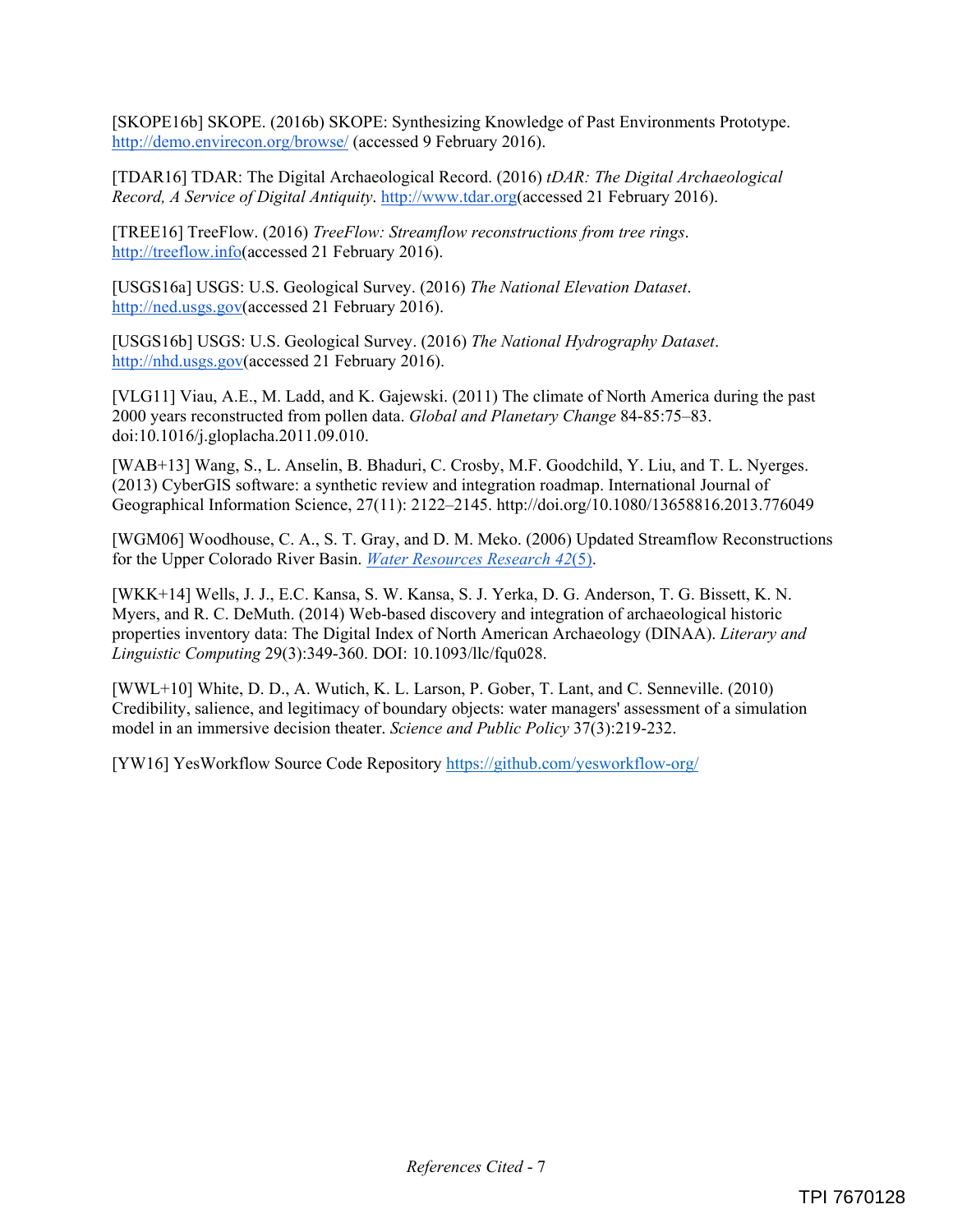#### **Data Management Plan**

**Overview and Principles.** SKOPE builds on vast amounts of prior data collection and modeling, with the goal of making paleoenvironmental knowledge readily available and highly useable. SKOPE will *not* collect new observational data, but instead make available paleoenvironmental reconstruction datasets that result from running (typically, but not necessarily, published) models. These models are part of scientific workflows (implemented in R, MATLAB, or Python, for example) that access, transform, and analyze data from established, primary sources by means of well-documented computational models such as PaleoCAR [BK14,Boc15]. SKOPE will also modestly incentivize entry of existing data derived from pollen cores and archaeological tree-ring-dated samples into repositories accessible through SKOPE.

Principal aims in developing and deploying SKOPE (prototyped in the BCC-SKOPE pilot) are to provide *transparency* and *reproducibility* of the underlying computations, workflows, and data products. We have built into the design of SKOPE mechanisms to capture, manage, and employ provenance information to facilitate transparency and reproducibility. New computational data products and models created through SKOPE are not only shared freely through the web site, but are also thoroughly documented by provenance information that identifies the underlying source data and the computational methods and software employed.

This rich provenance information will be easily accessible through the web site ("provenance for others"). We can publish and share this provenance due to SKOPE's use of tools in support of "provenance for self." The YesWorkflow tools, employed and extended by SKOPE, allow authors of computational models to capture and query prospective and retrospective provenance during model development and tuning. In this way, by the time models and data products are ready to be shared through SKOPE, the model documentation (prospective provenance) and the data-processing history (retrospective provenance) are readily available as well.

**Documentation, Tutorials, and Metadata** in the form of README files, build documentation, Dockerfiles, and build files will describe the production of executables and container images from source code. Software engineering artifacts may include standard documentation formats (e.g., UML, JavaDoc) but also custom formats and tools, in particular YesWorkflow to support advanced modeling, querying and visualization of provenance information. For data exchange we employ well-known standards, e.g., from FGCS<sup>1</sup>, and follow best practices<sup>2</sup>. For exchanging provenance information, we will employ W3C PROV; and its DataONE extension ProvONE when combining prospective and retrospective provenance.

**Plans for Archiving and Preservation.** In support of an ongoing software development community, source code will be maintained in a public open-source repository such as GitHub or GitLab. Docker containers will be shared via DockerHub. In addition, snapshots of major releases of the source code and published model-run configurations will be archived at an institutional repository. All digital objects will be stored in preservation-friendly formats. Special attention will be paid to keep software executable despite changes to the code and the underlying platforms, as described in the Technical and Sustainability Plans. SKOPE will be deployed initially on ROGER which uses resilient data storage (RAID) technology. For performance reasons, a SKOPE data cache is used, but content can always be recreated via the primary resources and published model-run configurations. The latter are inherently small in size (few MBs) and will be backed up regularly to institutional file shares, to a Box.net account provided under contract from Box to UIUC (250GB free to research groups), and to additional locations if needed.

**Policies for Data Sharing, Public Access, and Confidentiality**. All data and software products will be shared following established best practices for data sharing and software engineering (see also the Technical Plan and Sustainability Plan supplemental documents). Other products such as research reports and scientific publications will be made accessible via institutional repositories and as peer-reviewed

1

<sup>&</sup>lt;sup>1</sup> http://www.ngs.noaa.gov/FGCS/tech\_pub/1984-stds-specs-geodetic-control-networks.htm

<sup>2</sup> https://www.dataone.org/best-practices/metadata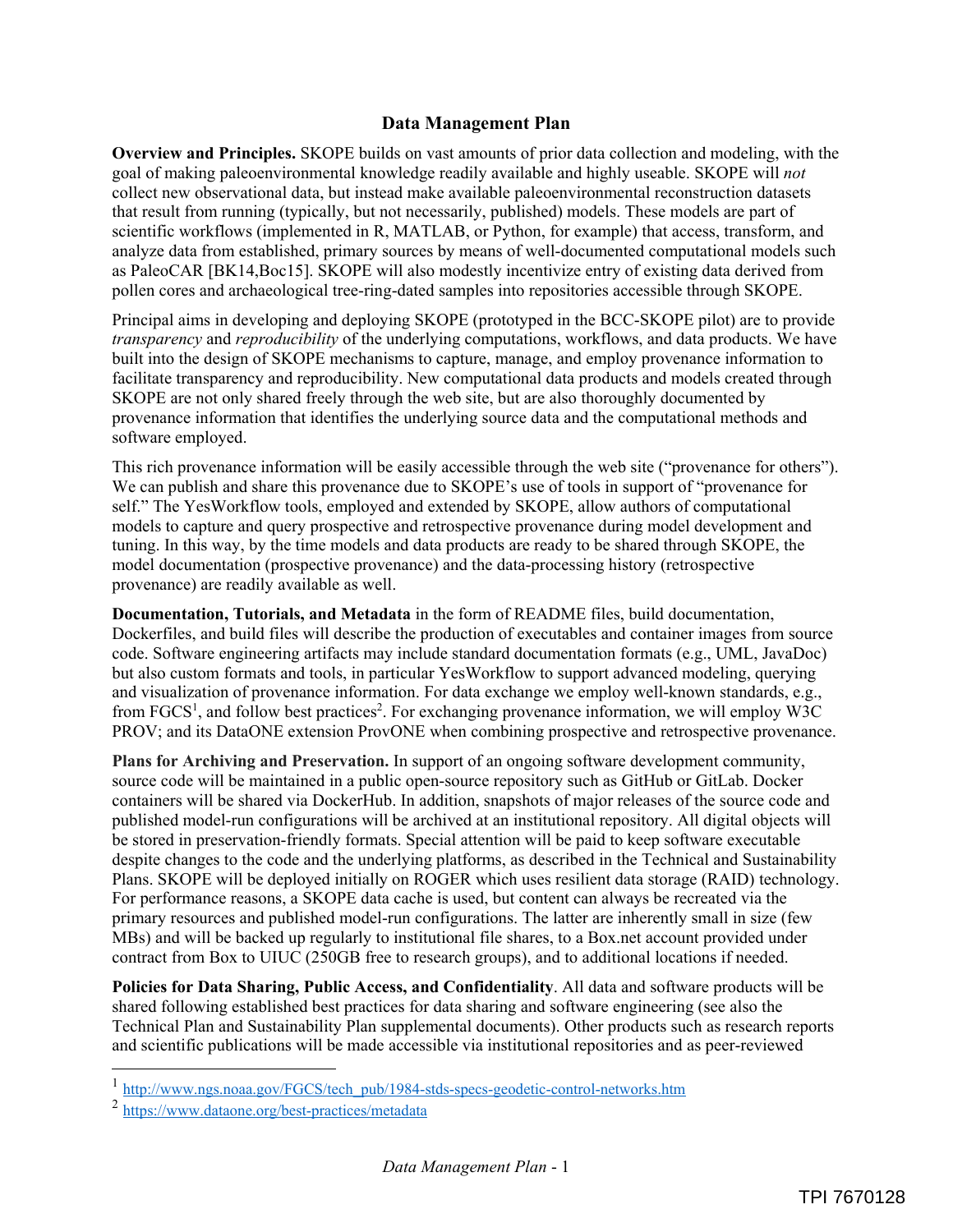publications. Confidentiality of precise archaeological site locations currently enforced by DINAA will be preserved (for the most part DINAA aggregates their locations by county), and we will work with personnel from CARD, the LTRR, the VEP, and the Coalescent Communities Database to obscure precise site locations to their specifications.

All SKOPE software development will be open source under a permissive license such as the Apache Software License Version 2.0, or a similar BSD- or MIT-style license. The choice of such a license will enable SKOPE to leverage other open-source components with compatible licenses. This will allow our development to focus on SKOPE-specific features, while leveraging functionality provided by widelyused libraries and web apps, or by other open source efforts providing specialized but relevant features for SKOPE (e.g., DataONE tools for provenance capture, data sharing, and indexing).

**Roles and Responsibilities.** The build manager (one of the two developers at Illinois) will be responsible for technical aspects of release of the code and metadata documenting the build system. The project management team will be responsible for oversight of the release and licensing of the codebase.

**Data Access** to repository content is provided through a web interface with basic and advanced (spatiotemporal) search capabilities. Data published through SKOPE will be open access and accompanied with DOIs or other persistent identifiers whenever available and practicable. All data downloads will include appropriate citation information. Transitive credit and attribution will be supported through reporting tools based on data provenance queries.

**Technical Challenges and Solutions.** The nature of SKOPE includes unique technical challenges to data management, which will be solved as part of the main development effort (see Project Description and Technical Plan). For example, custom model runs produce results that are not immediately in an official data repository. These data should be available through the SKOPE web application for visualization and as input to additional model runs. If models are run outside of the initial application context (ROGER), how can models access the data cache? We will develop the necessary solutions as part of the SKOPE core development, and will leverage existing technologies wherever possible and practical. For example, tDAR and NCEI/NOAA already are or will shortly become DataONE member nodes. We plan to leverage DataONE approaches (e.g., for data access, sharing, provenance recording) whenever practical, and set up a SKOPE member node at NCSA to simplify data sharing across the DataONE federation. Data replication services (for redundancy or efficiency) are also available through DataONE and through iRODS, as used by other projects at NCSA.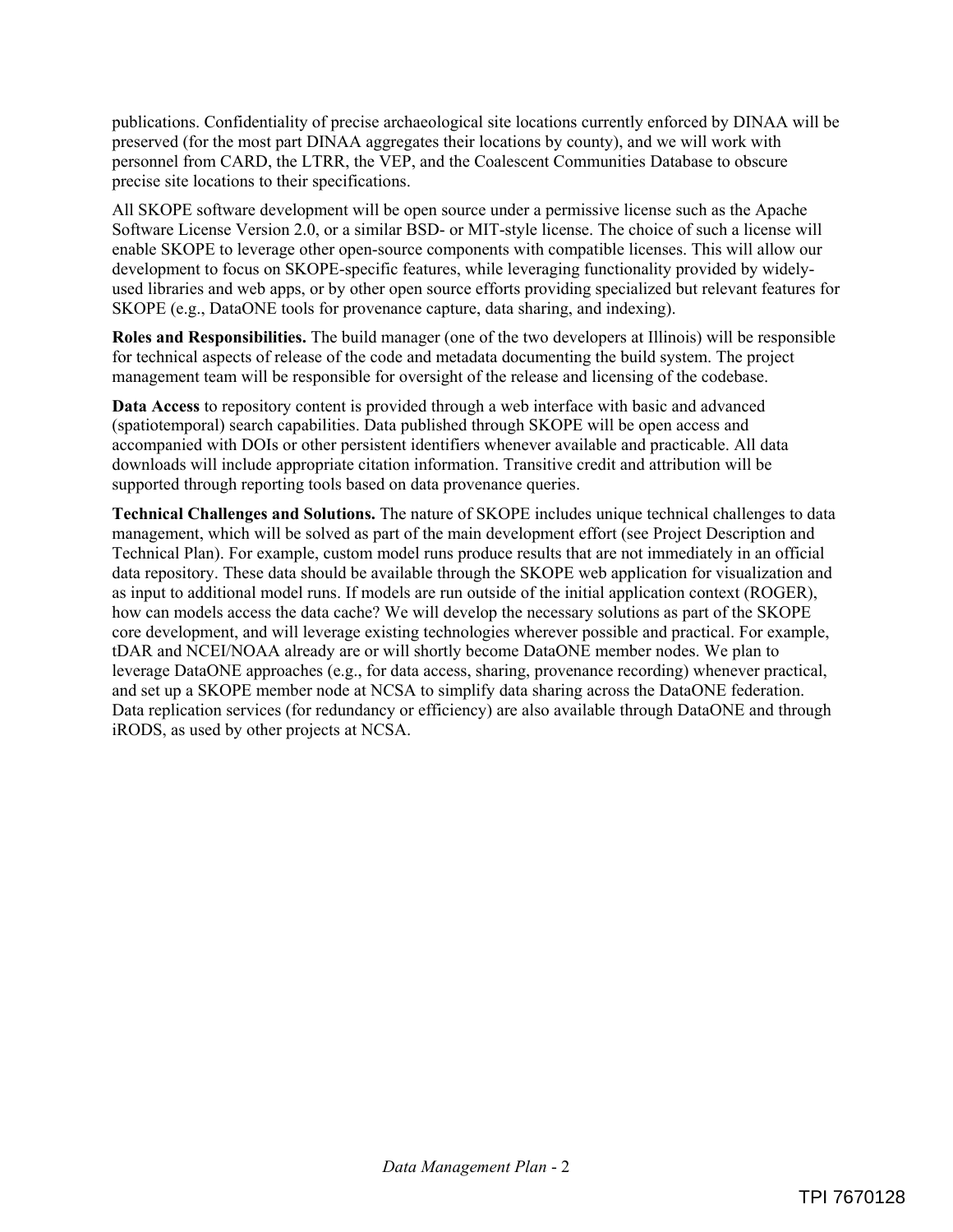#### **Technical Plan**

**Synergy of Engineering and Science Efforts.** We envision the project comprising two parallel, strongly unified sets of activities: (1) the development and deployment of the SKOPE web application, model execution services, and data and provenance management facilities; and (2) the incorporation of paleoclimate data sets, building and adaptation of paleoclimate reconstruction models, and the application of these data and models to scientific problems via the SKOPE application. These engineering and scientific efforts will proceed concurrently, with the science requirements and users' feedback informing and driving the engineering schedule. The aim will be for each SKOPE system feature to serve a real and immediate need at the time it is developed, so that it is evaluated and thoroughly exercised by researchers investigating actual research questions.

**Project Planning and Communication.** Because project activities will occur at a rapid pace in multiple physical locations, frequent effective communication will be critical. Working together over the last two years, our experience demonstrates both that biweekly project steering teleconferences (using WebEx) are effective in maintaining project momentum and that periodic face-to-face meetings are essential for strategic brainstorming and making key decisions. In addition to the biweekly teleconferences (monthly in Year 3), five two-day face-to-face meetings will be spread over the three years of the project. The engineering team will hold at least one additional meeting each week to plan work and solve technical problems. During each project steering teleconference the engineering team will demonstrate the latest SKOPE application features and gather feedback on the features just implemented as well as on those planned for development over the next two weeks. This approach will enable the entire project team to steer the engineering and to maximize the effectiveness of the system as it is developed. As with the BCC grant, Kintigh at ASU will provide overall leadership and coordination of the project efforts.

**Engineering Process.** The SKOPE engineering effort will be centered at UIUC, led overall by Ludäscher and managed on a day-to-day basis by McPhillips. The engineering team will include McPhillips, Wang, Rush, and an additional full-time NCSA software developer, with assistance from Brin. The team will employ an engineering process, developed as part of the Kurator project, that accommodates geographically distributed team members while maintaining focus on shared development goals. In support of this agile process, the SKOPE team will use the Jira<sup>1</sup> issue tracking and project management system running on the NCSA Open Source servers<sup>2</sup> to maintain the backlog of user stories, features, bugs, and tasks. The team will then address the most pressing subset of this backlog during successive two-week development sprints. A single, integrated backlog of development, deployment, and user support issues will facilitate a DevOps approach to integrating all aspects of planning, implementing, running, and troubleshooting the SKOPE application and the underlying infrastructure. The team will automate building, testing, and packaging of all software components using the Bamboo<sup>3</sup> system running on NCSA servers and using free, hosted continuous integration systems such as Travis CI<sup>4</sup>. We will provide public access to the backlog and to all build and test results. All source code and other artifacts developed in the project will be hosted publicly in git repositories and will be made freely available for unrestricted use by others via an Apache 2.0 or similar open source license.

**Science Process.** In parallel with the engineering effort, Kohler will lead the paleoenvironmental reconstruction model development at WSU, working with Bocinsky at the CCAC. Building the new models and migrating the existing models and datasets (see Section 5, Project Description) will involve several domain-specialist consultants: *Peter Brewer* (Ph.D. Reading 2003; Laboratory of Tree-Ring Research (LTRR), Arizona: Tree-Ring Data (archaeological and climatic); *Bradley Butterfield* (Ph.D.

l

<sup>1</sup> https://www.atlassian.com/software/jira

<sup>2</sup> https://opensource.ncsa.illinois.edu

<sup>3</sup> https://opensource.ncsa.illinois.edu/bamboo/

<sup>4</sup> https://travis-ci.org/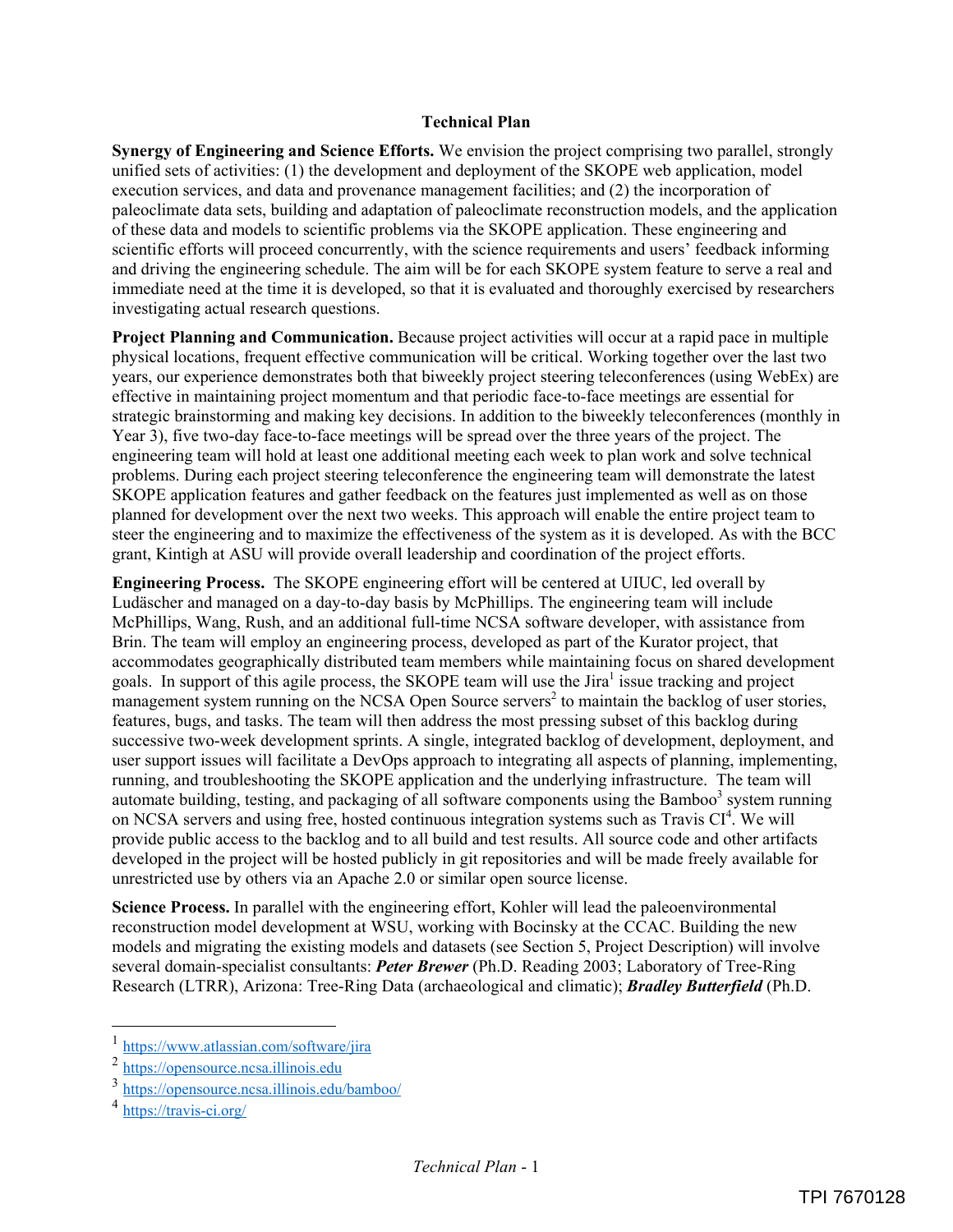ASU 2009 Plant Biology; Northern Arizona University: Staple Wild Plant Habitat Suitability); *Eric C. Grimm* (Ph.D. Minnesota 1981; Earth Sciences: Neotoma and Pollen Data Usage and Expansion); *John W. (Jack) Williams* (Ph.D. Brown 1999; Geography; Neotoma and Pollen Data Usage. Letters of Collaboration provided in Supplemental Materials). This project will also support a modest data entry effort at the LTRR to increase the number of archaeological tree-ring dates available in the database (coordinated by Brewer) and a parallel effort, coordinated by Grimm, to increase the number of dated pollen cores, focusing on regions with poor representation in the NAPD [Neo16b].

**Student Training:** The project will support one WSU graduate student. The student will participate in all project meetings as part of their duties and training. Under Kohler's mentorship, the student will also work closely with Bocinsky, Grimm, and Williams on developing and applying the biomisation model. The WSU RA will also closely collaborate with Brewer on inputting archaeological tree-ring dates without compromising exact site locations, and on illustrating productive uses for the corpus.

**Development and Release Schedule.** The parallel engineering and scientific development activities will be concentrated in the first two years of the three-year funding period, culminating in the release of a feature-complete SKOPE deployment at the end of Year 2. We will deploy working features of SKOPE incrementally throughout the first two years, enabling researchers to make productive use of each iteration of SKOPE's application, data, and models. Feedback from the researcher community—including feature requests, bug reports, technical support rendered, and our own observations of how users actually interact with the system—will be gathered by both the engineering and the science teams and used to direct the ongoing development effort. During Year 3, team efforts will be devoted to aggressively ramping up use of the system, maintaining the tool in production, and enhancing the system to support long-term sustainability. A schedule of key project milestones is presented in Table 2.

**Table 2. SKOPE Milestones by Quarter.** Engineering milestones: plain text. *Science milestones: italics.*

- Y1 Q1 Continuous delivery infrastructure deployed. Prototype ported to publically accessible production web environment. PaleoCAR runnable from web environment for project members and collaborators. Y1 Q2 Data registry and cache operational. Model execution service binds model parameters, inputs, and outputs named and typed using YesWorkflow annotations. Desktop release of YesWorkflow for researchers. Y1 Q3 Web GIS tools implemented. YesWorkflow visualizations of models and prospective provenance queries through web application. *Precip/temp/crop-niche models extended.* Y1 Q4 Datasets for SKOPE-facilitated access (see Table 1) registered. SKOPE site open for user registrations. YesWorkflow imports provenance from recordr, MATLAB DataONE Toolbox, and noWorkflow. Y2 Q1 Video rendering service supporting animated maps. Reconstructions, visualizations, and queries of retrospective provenance. *Staple Wild Plant Habitat Suitability, Risk Landscapes developed/implemented.* Y2 Q2 Dataset provenance can be downloaded and imported into YesWorkflow. Maize *paleoproductivity model developed/implemented*.
- Y2 Q3 Registration of SKOPE-generated Retrodictions with Tuneable Models (see Table 1). Tinkerers can perform customized model runs. *Biome reconstructions developed/implemented.*
- Y2 Q4 Downloadable containers to run models on external resources. Users may register new models.
	- Y3 Outreach, training, sustainability/hardening; limited new features in response to user feedback.

**Dissemination**. Ongoing SKOPE feature availability will be communicated to our multidisciplinary user community through our current website [SKOPE16a], to be continuously enhanced beginning in Q2 of Y1. In early 2018, we will publicize SKOPE's release through notices, blogs, and short technical articles in newsletters and periodicals, related projects, and participating organizations. We will offer online training materials and webinars that we expect to be hosted by DataONE and SAA. In addition, project participants will offer professional conference presentations on the project. We will track web metrics on page-views, downloads, and model runs, e.g., using Google Analytics. Source code downloads and forks will be tracked using GitHub's repository tracking systems.